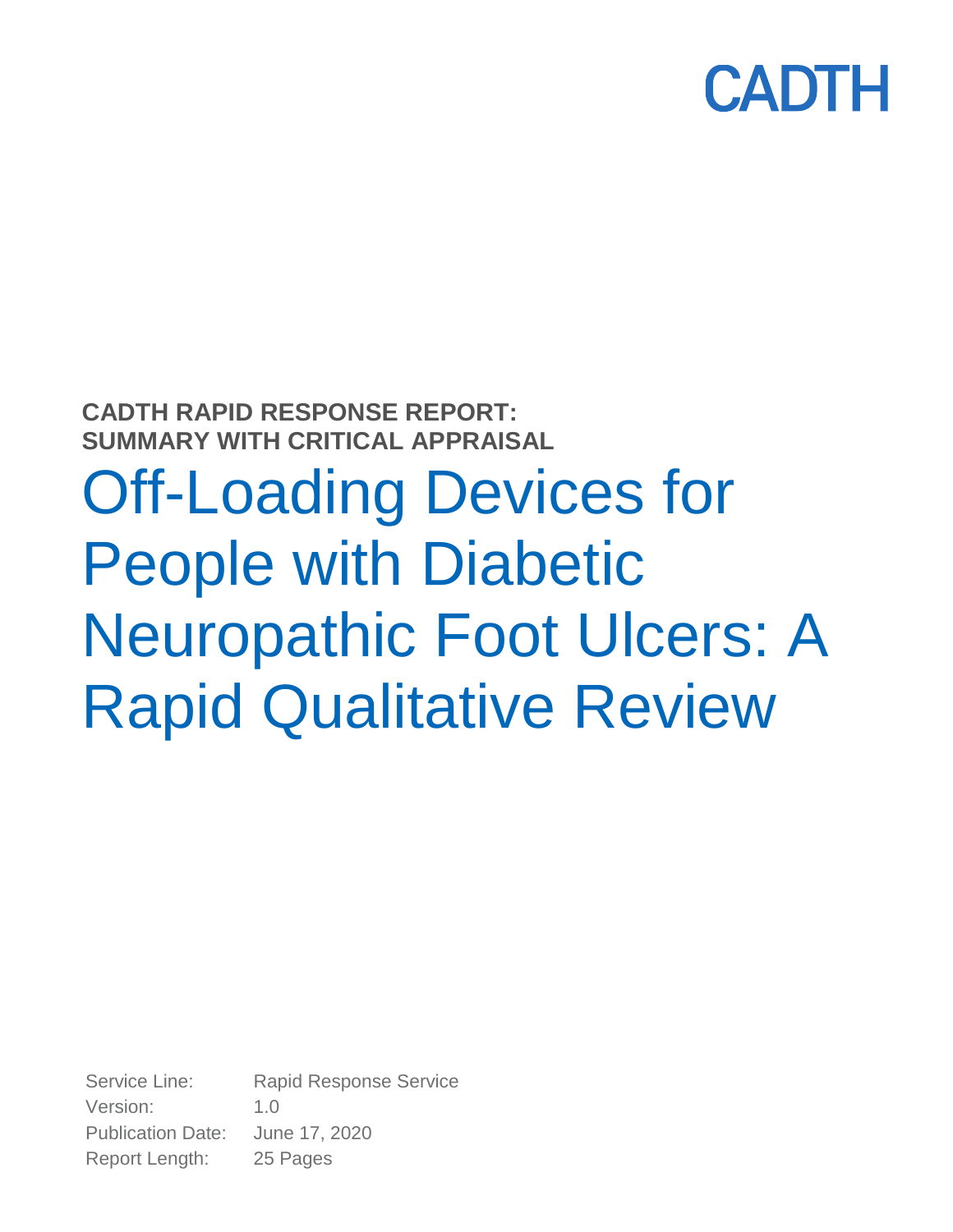### PADTH

#### **Authors:** Umair Majid, Charlene Argáez

**Cite As:** Off-loading devices for people with diabetic neuropathic foot ulcers: a rapid qualitative review. Ottawa: CADTH; 2020 Jun. (CADTH rapid response report: summary with critical appraisal).

#### **ISSN:** 1922-8147 (online)

**Disclaimer:** The information in this document is intended to help Canadian health care decision-makers, health care professionals, health systems leaders, and policy-makers make well-informed decisions and thereby improve the quality of health care services. While patients and others may access this document, the document is made available for informational purposes only and no representations or warranties are made with respect to its fitness for any particular purpose. The information in this document should not be used as a substitute for professional medical advice or as a substitute for the application of clinical judgment in respect of the care of a particular patient or other professional judgment in any decision-making process. The Canadian Agency for Drugs and Technologies in Health (CADTH) does not endorse any information, drugs, therapies, treatments, products, processes, or services.

While care has been taken to ensure that the information prepared by CADTH in this document is accurate, complete, and up-to-date as at the applicable date the material was first published by CADTH, CADTH does not make any guarantees to that effect. CADTH does not guarantee and is not responsible for the quality, currency, propriety, accuracy, or reasonableness of any statements, information, or conclusions contained in any third-party materials used in preparing this document. The views and opinions of third parties published in this document do not necessarily state or reflect those of CADTH.

CADTH is not responsible for any errors, omissions, injury, loss, or damage arising from or relating to the use (or misuse) of any information, statements, or conclusions contained in or implied by the contents of this document or any of the source materials.

This document may contain links to third-party websites. CADTH does not have control over the content of such sites. Use of third-party sites is governed by the third-party website owners' own terms and conditions set out for such sites. CADTH does not make any guarantee with respect to any information contained on such third-party sites and CADTH is not responsible for any injury, loss, or damage suffered as a result of using such third-party sites. CADTH has no responsibility for the collection, use, and disclosure of personal information by third-party sites.

Subject to the aforementioned limitations, the views expressed herein do not necessarily reflect the views of Health Canada, Canada's provincial or territorial governments, other CADTH funders, or any third-party supplier of information.

This document is prepared and intended for use in the context of the Canadian health care system. The use of this document outside of Canada is done so at the user's own risk.

This disclaimer and any questions or matters of any nature arising from or relating to the content or use (or misuse) of this document will be governed by and interpreted in accordance with the laws of the Province of Ontario and the laws of Canada applicable therein, and all proceedings shall be subject to the exclusive jurisdiction of the courts of the Province of Ontario, Canada.

The copyright and other intellectual property rights in this document are owned by CADTH and its licensors. These rights are protected by the Canadian *Copyright Act* and other national and international laws and agreements. Users are permitted to make copies of this document for non-commercial purposes only, provided it is not modified when reproduced and appropriate credit is given to CADTH and its licensors.

**About CADTH:** CADTH is an independent, not-for-profit organization responsible for providing Canada's health care decision-makers with objective evidence to help make informed decisions about the optimal use of drugs, medical devices, diagnostics, and procedures in our health care system.

**Funding:** CADTH receives funding from Canada's federal, provincial, and territorial governments, with the exception of Quebec.

Questions or requests for information about this report can be directed to **requests@cadth.ca**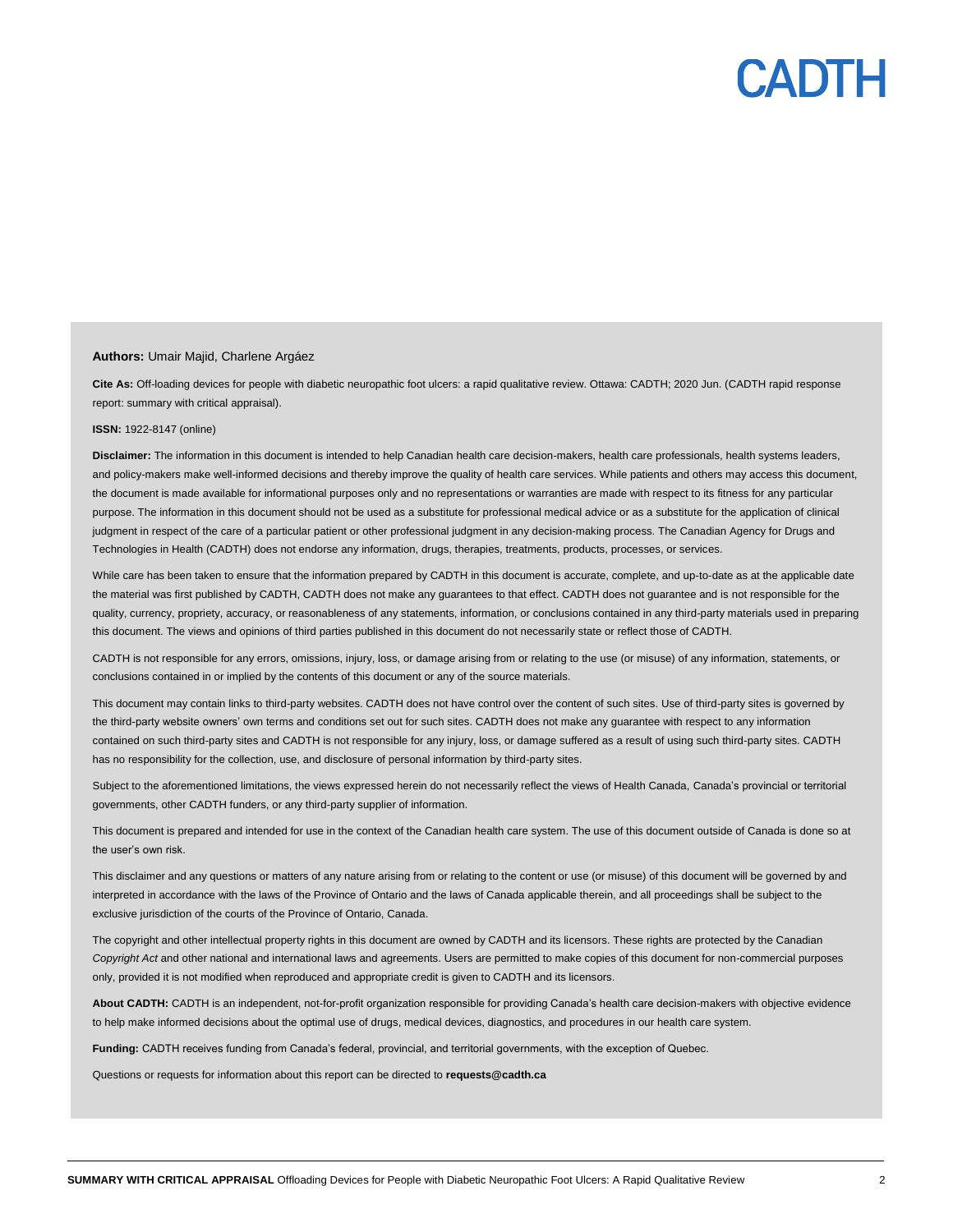#### **Abbreviations**

USD United States Dollar

#### **Context and Policy Issues**

Diabetes is a serious chronic disease; it is among the top 10 causes of death in adults globally <sup>1</sup> . Recent research estimated that 9.3% of world's population or 463 million people were living with diabetes in 2019, and the number is expected to increase to 10.9% of world's population or 700 million people by 2045<sup>2</sup>. An estimated expenditure of 727 billion USD every year  $1$  is dedicated to diabetes globally.

Diabetes is also a serious issue in Canada. In 2015, 9.3% of the population was estimated to be living with diabetes, and the number is expected to rise to 12.1% by 2025  $3$ . In 2015, Canada spent 17 billion USD on diabetes-related expenditures, the seventh highest spending worldwide <sup>1</sup>.

Diabetes is the leading cause of renal disease, blindness, and amputation in adults 4. Diabetes may cause diabetic neuropathy characterized as weakness in muscles and loss of sensation in the extremities. Loss of sensation combined with continuous pressure from walking, trauma, or foot deformities can increase the risk of developing a diabetic foot ulcer<sup>5</sup> .

Between 4% and 10% of diabetic patients develop foot ulcers <sup>67</sup>. Diabetic foot ulcers can lead to infection and amputation if untreated <sup>8</sup>. In Canada, people with diabetes are 12 times more likely to be hospitalized due to non-traumatic amputation of lower limbs  $3$ . Amputation has important social, emotional, and psychological consequences for patients. As such, it is essential to treat or prevent diabetic foot ulcers.

Diabetic offloading devices are used to treat or prevent foot ulcers. Their purpose is to redistribute pressure on plantar surfaces thereby reducing the risk of foot ulcers and infection <sup>9</sup>. Common offloading modalities include removable cast walkers and total contact casting. For example, total contact casting uses fibreglass or plaster to support lower legs by redistributing pressure from ulcer to the entire foot <sup>10</sup>. Redistributing pressure helps to manage swelling and reduces the risk of foot infections <sup>11 12</sup>.

Total contact casting and removable cast walkers appear to be clinically effective. One systematic review of randomized controlled trials found that healing rates for patients who were treated by total contact casting was between 74% and 95%, and for removable cast walkers was 52% and 85% <sup>13</sup>. However, there are issues pertaining to adherence to offloading, which may explain the difference between the effectiveness of total contact casting and removable cast walkers  $10$ . One systematic review found that non-removable offloading devices – such as total contact casting – confers better outcomes for diabetic foot ulcers treatment than removable devices by limiting patients' ability to remove the device thereby increase adherence <sup>14</sup>.

Given the important role offloading devices can play in treating or preventing diabetic foot ulcers, there is a need to clarify the challenges patients with diabetes face adhering to different devices. This rapid qualitative evidence synthesis analyzes the perspectives, experiences, and preferences of patients with diabetes and of podiatrists using offloading devices for the treatment of diabetic foot ulcers.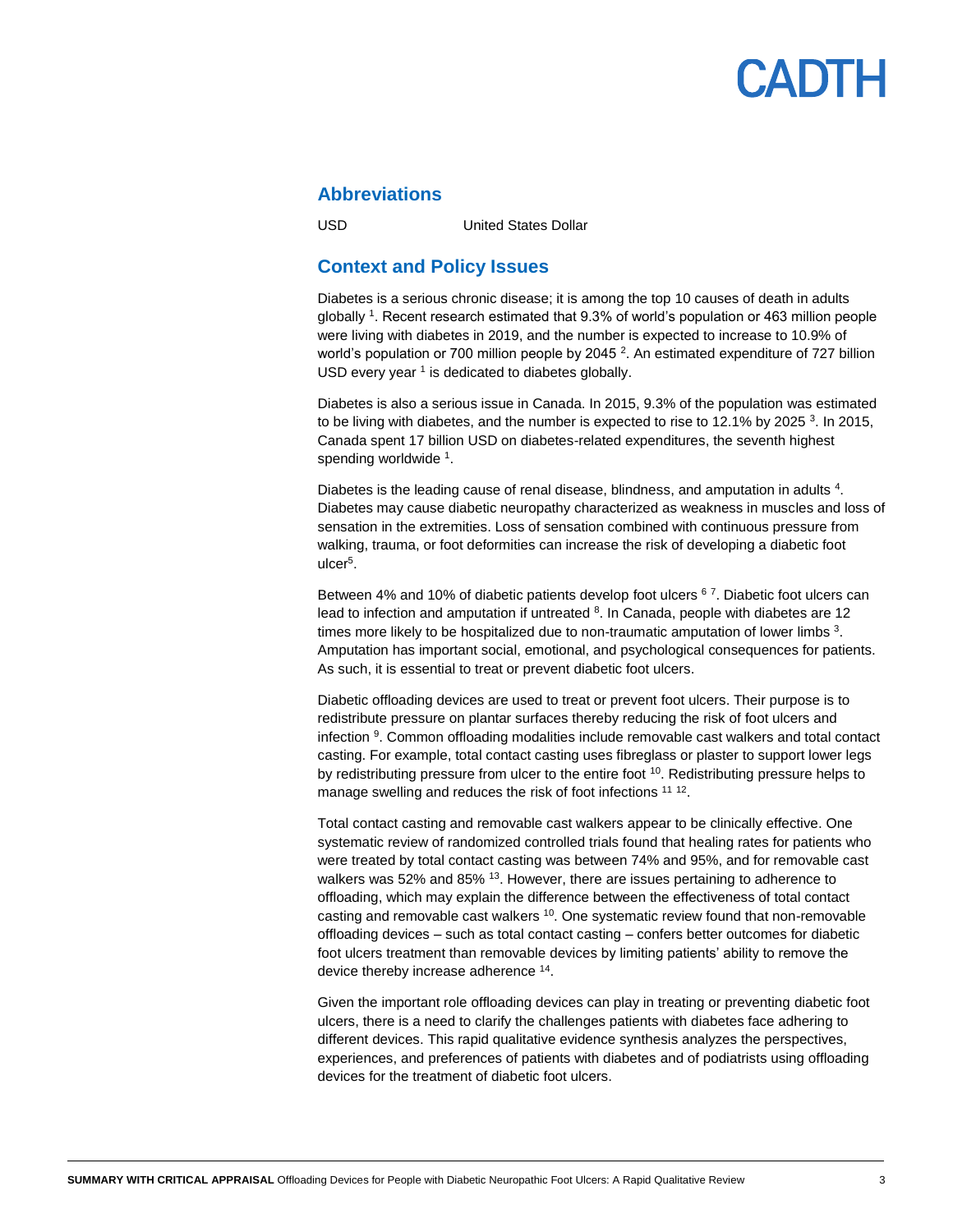#### **Research Questions**

- 1. How do people living with type 1 or type 2 diabetes understand the use of offloading devices for the prevention and treatment of diabetic neuropathic foot ulcers? What are their experiences with these devices and how do they describe their expectations?
- 2. How do people caring for (e.g., professional health care providers or family and friends) those living with type 1 or type 2 diabetes understand the use of offloading devices for the prevention and treatment of diabetic neuropathic foot ulcers?

### **Key Findings**

This rapid qualitative review analyzed 12 studies describing podiatrists' and patients' experiences using offloading devices. This review identified several challenges that patients face adhering to various offloading modalities. The most common challenges were mobility and autonomy, patients' perceptions of the device effectiveness, and how offloading devices affected patients' self-image and social interactions. First, patients cited how some offloading devices were heavy and difficult to use, which decreased their willingness to use them consistently in their daily lives. Patients also preferred not to use offloading devices in their homes because they were not designed for comfortable movement around the house. Second, patients who believed that the device provided quick ulcer healing were more likely to use offloading devices in the long-term. However, when patients' expectations for healing were not met, their adherence to offloading decreased. Some patients were also concerned about how some devices may increase the risk of falls or cause new ulcers, particularly with devices that did not fully immobilize affected areas. Third, patients' adherence depended on how their new self-image with the offloading device fit with family and community norms. Some patients viewed the device as a symbol of a disability that affected their social status in their communities, especially when strangers reacted negatively to the device in public. Patients needed time to reflect on how they would use the offloading device in their daily lives; adequate time enabled patients to accept a new self-image that incorporated offloading device use, thereby increasing adherence in the long-term. Patients also expressed challenges with purchasing offloading devices, particularly older patients who were on a fixed income and had to negotiate between broader self-management costs. Maintaining, repairing, and replacing offloading devices was also costly for these patients. Finally, this review found two studies examining podiatrists' perspectives, which generally mirrored patients' experiences and challenges using offloading devices. Podiatrists adopted two approaches to recommending offloading: an aggressive modality that was changed to a less aggressive version because of adverse outcomes, or a moderate modality that was changed to a more aggressive version because of slow healing.

### **Methods**

#### Literature Search Methods

A limited literature search was conducted by an information specialist on key resources including Ovid MEDLINE and SCOPUS. The search strategy was comprised of both controlled vocabulary, such as the National Library of Medicine's MeSH (Medical Subject Headings), and keywords. The main search concepts were offloading devices and diabetes and foot ulcers. Search filters were applied to limit retrieval to qualitative studies. The search was also limited to English language documents published between January 1, 2010 and May 5, 2020.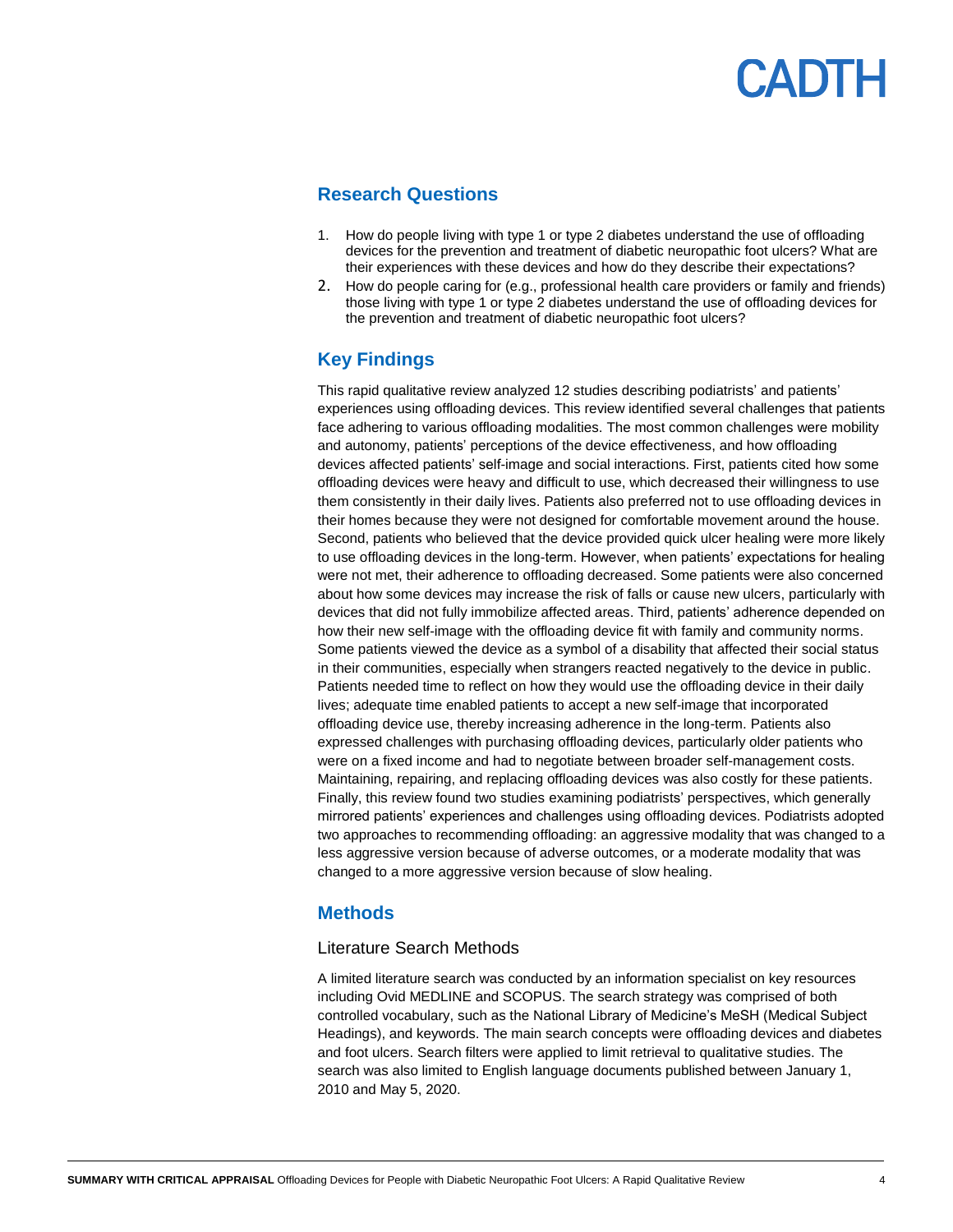#### Selection Criteria and Methods

One reviewer screened citations and selected studies. In the first level of screening, titles and abstracts were reviewed and potentially relevant articles were retrieved and assessed for inclusion. The final selection of full-text articles was based on the inclusion criteria presented in [Table 1.](#page-4-0)

#### <span id="page-4-0"></span>**Table 1: Inclusion Criteria**

| <b>Setting</b>                | Community or institutions (e.g., hospital, long-term care home, retirement home etc.)                                                                                                                                                                                                                                                                                                                                 |
|-------------------------------|-----------------------------------------------------------------------------------------------------------------------------------------------------------------------------------------------------------------------------------------------------------------------------------------------------------------------------------------------------------------------------------------------------------------------|
| <b>Population/Perspective</b> | Q1: People living with type 1 or type 2 diabetes who are considered at risk of, or have already<br>developed, diabetic neuropathic foot ulcers (ulceration below the ankle)<br>Q2: People caring for (professionally, or as friends/family) those living with type 1 or type 2<br>diabetes who are considered at risk of, or have already developed, diabetic neuropathic foot<br>ulcers (ulceration below the ankle) |
| <b>Intervention</b>           | Q1-2: Offloading devices (also known as pressure relieving devices) for foot ulcers including but<br>not exclusive to total contact casting, removable cast walkers, and irremovable cast walkers,<br>footwear (e.g., Darco shoes), foot insoles, and knee scooters; surgical methods for offloading                                                                                                                  |
| <b>Comparison</b>             | Not applicable                                                                                                                                                                                                                                                                                                                                                                                                        |
| <b>Evaluation</b>             | Q1-2: People's (and their care providers') understandings of, expectations for, and experiences<br>with offloading devices for diabetic foot ulcers (inclusive of how these devices are accessed);<br>people's (and their care providers) experiences living with, or living at risk of developing,<br>neuropathic foot ulcers (e.g., impact of ulcer on daily activity, coping with pain or walking<br>disability    |

#### Exclusion Criteria

Articles were excluded if they did not meet the inclusion criteria outlined in Table 1, they were duplicate publications, or were published prior to 2010. Studies on the following populations were excluded from this review: patients with ischemic ulcers, patients with ulcers from rheumatoid arthritis, and patients with leprosy who use pressure-relieving devices to manage their health. This review also excluded studies on general selfmanagement challenges that patients with diabetes face. For studies that included a section on offloading devices or footwear, this review analyzed just those sections.

#### Critical Appraisal of Individual Studies

The included studies were critically appraised by one reviewer using the Quality of Reporting (QuaRT) tool as a guide <sup>15</sup>. This tool assesses the reporting quality of included studies based on four commonly mentioned methodological characteristics: question and study design, selection of participants, methods of data collection, and methods of data analysis. Summary scores were not calculated to describe study quality; rather, the strengths and limitations of each included study were narratively and summarized in [Appendix 4.](#page-22-0) Results of the critical appraisal were not used to exclude studies from this review.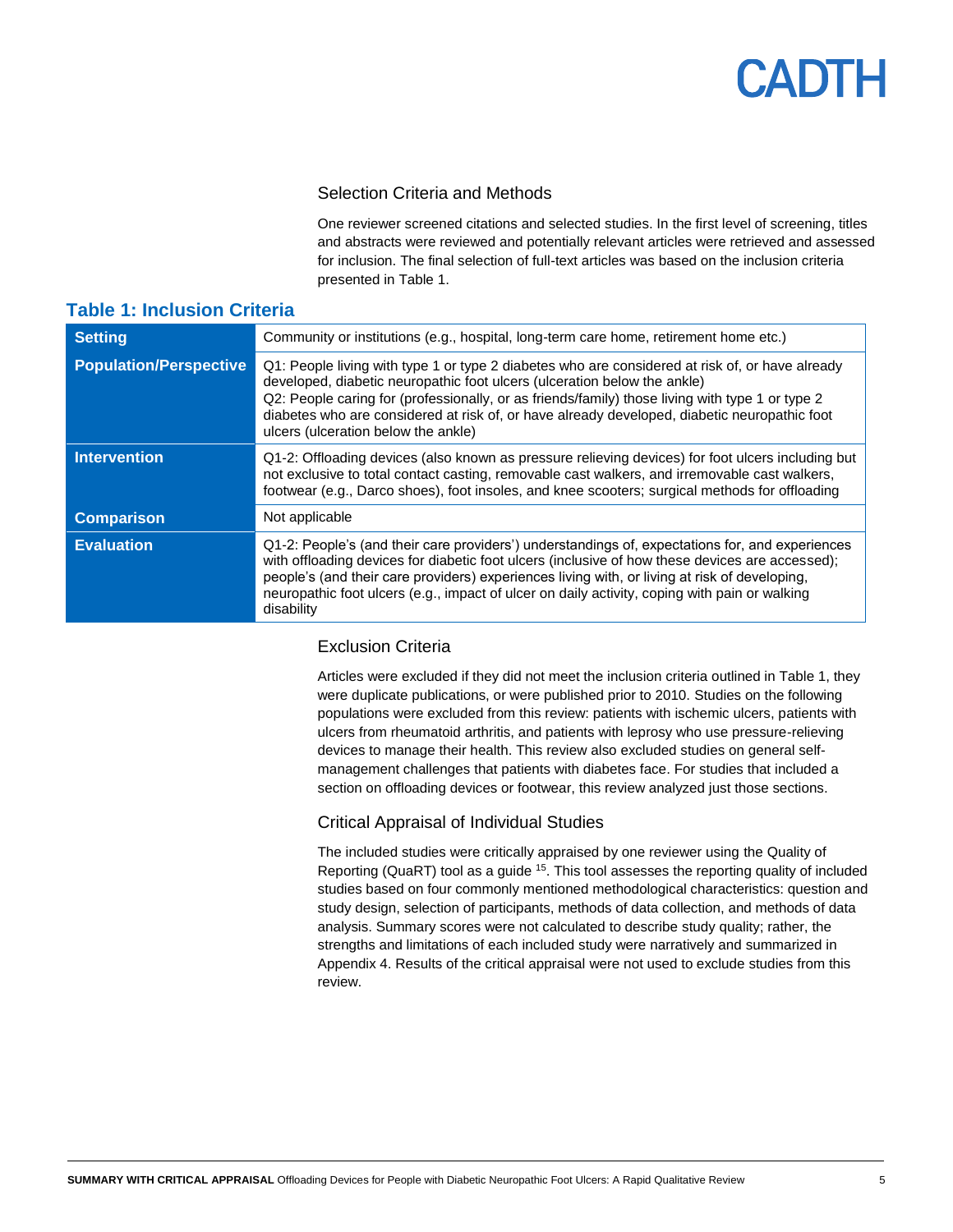#### Data Analysis

#### *Descriptive Analysis*

One reviewer extracted basic details on study design, methods, and participant characteristics using a data extraction form. The following study details were recorded: research objectives, country of publication, study design and qualitative methodology or analytic approach, data collection method, inclusion criteria of participants, sample size, proportion of male respondents, age range, and type of device if reported. One reviewer performed summary statistics of these characteristics and summarized them i[n Appendix 2.](#page-19-0)

#### *Analytic Approach*

Data analysis was informed by the qualitative meta-synthesis approach <sup>16</sup>. This evidence synthesis methodology aggregates the findings across included studies while maintaining the original meaning of each study in the final integrative interpretation. Using the constant comparative method and constructivist grounded theory <sup>17</sup>, one reviewer retrieved, compared, and synthesized findings to develop an overall interpretation of the themes and concepts captured in included studies. The reviewer emphasized developing an interpretation that maintains coherence with the relevant policy decisions.

One reviewer conducted two cycles of coding. In the initial coding phase, the reviewer analyzed three studies from different countries and types of device. These three studies were specific to the challenges patients with diabetes face in using offloading devices. The reviewer worked through the results, discussion, and conclusion sections of these studies to understand, problematize, breakdown, and reform themes and concepts through a lineby-line analysis. The reviewer moved quickly through the data to acquire a broad understanding of relevant themes and concepts to develop a coding schema that summarized the saliency of various issues patients facing using offloading device. At this point, the reviewer determined whether useful subgroup analyses could be conducted such as providers' and patients' perspectives, and different experiences across distinct offloading devices. The reviewer then used the coding schema to extract relevant themes and concepts from the remaining studies. Findings from these studies either substantiated existing themes and concepts in the schema or added new ones. The focus at this stage was to retrieve themes and concepts that may be useful for policy discussions as well as those that might provide a new perspective on the research topic.

In the second focused coding phase, the reviewer revisited and reorganized all coding to achieve theoretical saturation between and within each theme by identifying where there was consistency, redundancy, and divergence between themes. The reviewer then developed a narrative summary for each theme and collated all summaries to develop an integrative and holistic interpretation of findings.

#### **Summary of Included Literature**

#### Quantity of Research Available

A total of 107 citations were identified in the literature search. Following screening of titles and abstracts, 84 citations were excluded and 23 potentially relevant reports from the electronic search were retrieved for full-text review. Two potentially relevant publications were retrieved from the grey literature search for full-text review. Of these potentially relevant articles, 13 publications were excluded for various reasons, and 12 publications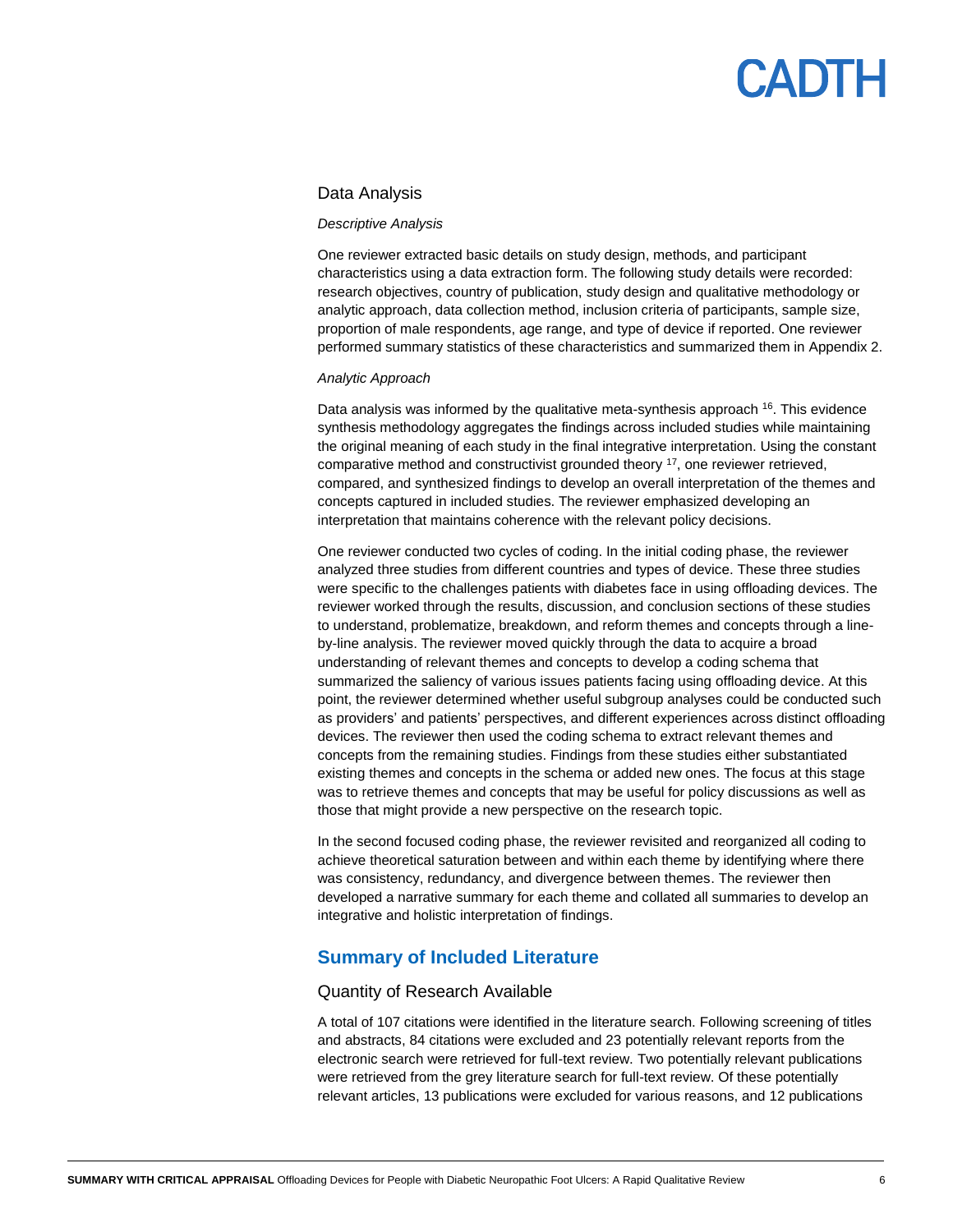met the inclusion criteria and were included in this report[. Appendix 1](#page-18-0) presents the PRISMA<sup>18</sup> flowchart of the study selection.

#### Summary of Study Characteristics

#### *Study Design or Analytic Approach and Data Collection Method*

Of 12 included studies, eight (66.7%) were qualitative only  $19-20$ , and four (33.3%) were mixed- or multiple-methods<sup>21</sup><sup>22</sup><sup>23</sup><sup>24</sup>.

For the qualitative studies, and the qualitative portion of mixed- or multiple-methods studies, three (25.0%) used phenomenology <sup>19 25</sup> <sup>26</sup>, three (25.0%) used framework analysis <sup>27 28</sup> <sup>20</sup>, and one study used each of the following: content analysis  $24$ , grounded theory  $29$ , qualitative description  $30$ , and thematic analysis  $^{22}$ . Two (16.7%) studies did not report their qualitative methodology<sup>21 23</sup>.

Eight (66.7%) studies used semi-structured interviews as their only data collection method 19 29 30 27 28 25 26 20. Two (16.7%) studies used focus groups only <sup>22 23</sup>, one (8.3%) used a semi-structured survey  $24$ , and one (8.3%) used qualitative patient comments from an electronic health record system <sup>21</sup>.

#### *Country of Origin*

Four (33.3%) studies were conducted in Australia<sup>22 23 24 20</sup>, and three (25.0%) were conducted in the United Kingdom  $27$   $28$   $25$ . Two (16.7%) studies were conducted in Canada<sup>21</sup> <sup>29</sup>, and one study was conducted in each of the following countries: Malta <sup>19</sup>, Singapore <sup>26</sup>, and Sweden <sup>30</sup>.

#### *Patient Population*

In total, 10 (83.3%) studies included patient populations, and two (16.7%) included healthcare provider populations <sup>23 24</sup>. Overall, the perspectives and experiences of 193 patients with diabetes were captured in patient-only studies. All studies except one included adult patients with diabetes <sup>30</sup>. The perspectives of 59 podiatrists were captured in the two provider-only studies.

Eight (66.7%) studies reported the proportion of male participants <sup>19 30</sup> 27 <sup>23 28</sup> <sup>26</sup> <sup>20</sup>, whereas four (33.3%) did not report this information  $21$   $29$   $22$   $24$ . The proportion of male participants in included studies ranged from  $41.1\%$  <sup>27</sup> to 90.9% <sup>20</sup>. Five out of the eight studies that reported the proportion included more than half male participants in their study.

Seven (58.3%) studies reported information on participants' median age or age range <sup>21 30</sup>  $27$   $23$   $28$   $25$   $20$ , whereas five (41.7%) did not report this information  $19$   $29$   $22$   $24$   $26$ . The age of participants ranged from seven  $30$  to 97  $27$  years.

#### *Devices*

Eight (66.7%) studies identified the offloading device of interest; four (28.6%) were interested in shoe insoles or padded heels  $21$   $22$   $28$   $25$ , two (14.3%) in total contact casting or instant total contact casting  $^{29}$   $^{23}$ , one in removable and irremovable cast walkers  $^{29}$ , and one on multiple unspecified non-removable offloading devices <sup>24</sup>.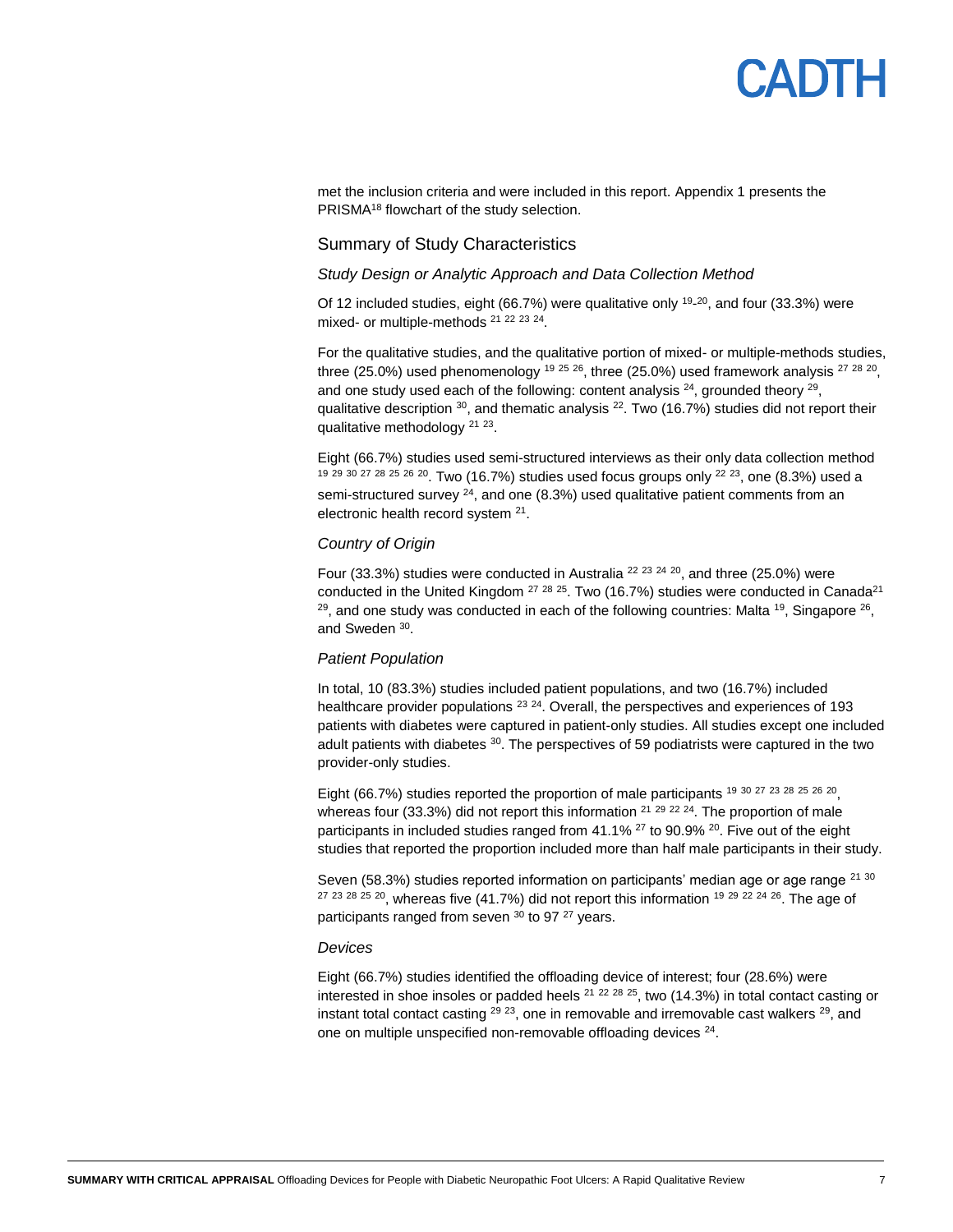# PADTH

#### Summary of Critical Appraisal

A summary of strengths and limitations of each included study can be found in [Appendix 4.](#page-22-0)

All studies except one  $20$  provided a clear research question or objectives that guided the study. Similarly, 10 (83.3%) studies identified a qualitative study design or analytic approach <sup>19 30</sup> <sup>29</sup> <sup>22</sup> <sup>27</sup> <sup>28</sup> <sup>25</sup> <sup>24</sup> <sup>26</sup> <sup>20</sup>. Of these 10 studies, six provided a justification for their choice of study design in relation to the research topic and objectives  $^{29}$   $^{22}$   $^{27}$   $^{28}$   $^{25}$   $^{26}$ .

More studies provided an adequate description on selection and recruitment of participants, data collection methods, and data analysis processes, than studies that did not provide an adequate description of these methodological characteristics. For selection and recruitment, four (33.3%) studies provided little or no description  $19\,30\,24\,20$ ; three (25.0%) lacked sufficient detail on data collection methods  $21$  19  $23$ ; and six (50.0%) lacked sufficient detail on data analysis <sup>21 19 22 23 28 24</sup>. Of note, 10 (83.3%) studies did not discuss study rigor or quality <sup>21</sup> <sup>19</sup> <sup>29</sup> <sup>30</sup> <sup>22</sup> <sup>23</sup> <sup>28</sup> <sup>24</sup> <sup>26</sup> <sup>20</sup>.

In conclusion, while almost all studies identified clear research questions and a study approach, fewer studies provided sufficient descriptions of other methodological characteristics, most notably data analysis. This observation has important implications for interpreting the findings of this qualitative review that reflects publishing patterns of primary qualitative health research. Qualitative researchers often compromise between the quality and comprehensiveness of their findings against providing an adequate description of methodological details in the submitted manuscript, because of journal word count limitations and other factors. As a result, reviewers may intentionally limit their discussion on methodology and methods – to provide more space to illustrate the qualitative findings comprehensively – giving an impression that the study is lacking sufficient methodological detail. Therefore, it is important to consider that lacking sufficient methodological detail in the main manuscript may not be an accurate indicator of study quality.

#### **Results**

Using an offloading device is a complex collection of interpretations and reflections regarding the effectiveness of footwear and how it fits with patients' everyday activities. In part, this complexity involves evaluating the needs of each situation or activity when deciding whether to wear an offloading device, as well as reflecting on the perceived immediate risk and sense of well-being that the device confers  $25\,26$ . Patients in multiple studies reported a variety of challenges with wearing offloading devices in the comfort of their homes. While these patients reported using offloading devices to reduce their ulceration risk, consistent behavior change and adherence to devices was more challenging to maintain <sup>25</sup>.

Long-term adherence to offloading devices was highly dependent on "personal regulating values" <sup>25</sup>. These values are individually constructed and include self-image, everyday function, environment and activity risk, and pivotal events that increased their perceived susceptibility of ulceration <sup>25</sup>. Patients are more willing to accept offloading devices that offer greater function and participation in everyday life, contributing to stronger adherence <sup>26</sup>. Personal acceptance also depends on whether the offloading device is aligned with patients' self-image and visual appearance preferences. However, patients require time to incorporate offloading devices into their self-image, which involves rationalizing its functional benefit and changing lifestyle as a result <sup>19 26</sup>. The following sections elaborate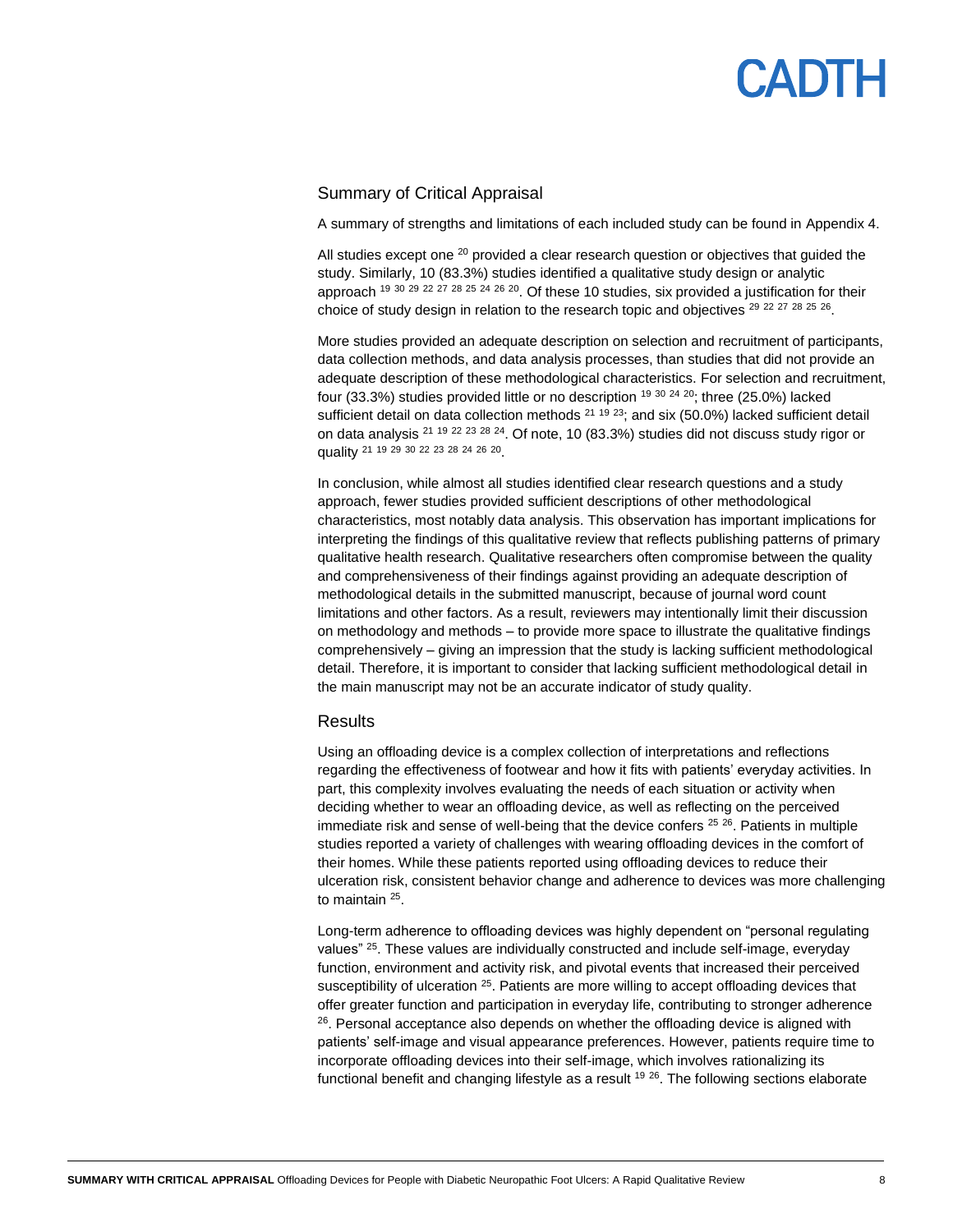### **ANTH**

on this complex interplay between adherence to using offloading devices, their fit with everyday activities, and self-image.

#### *Barriers to Offloading Device Adherence*

#### **Mobility and Autonomy**

The relationship between using offloading devices and patients' mobility and autonomy was the most commonly discussed topic in included studies. This topic comprised how offloading devices disrupted everyday activities, how they improved mobility, and using devices indoors.

Patients in eight studies described how using offloading devices disrupted their life routines <sup>19 29 30 22 28 25 26 20</sup>. Patients in one study believed that using offloading devices was an additional burden on their diabetes-related self-management <sup>22</sup>. Ulceration and using offloading devices has important impacts on patients' daily mood and routines:

I do not have the same inclination as before...now I want to be at home and watch TV. Before...during the weekends we visited my friends but now I have no desire for it...our sexual life has been affected...I don't have any desire 30.

This disruption to everyday activities caused by offloading devices was salient for patients who perceived the device to be heavy and bulky, restricting their ability to perform activities of daily living such as showering  $19^{29}$   $28^{20}$ . As a result, patients were required to modify their everyday lives dramatically to incorporate the continued use of offloading devices: changing travel plans to heal the ulcer, changing exercise habits to prevent new ulcers, reducing movement in the house, and reducing movement when fatigued or climbing stairs  $30$   $28$   $20$ . Patients also expressed concerns about exposing their offloading device  $$ specifically therapeutic footwear and orthotics – during rainy seasons, which restricted their willingness to participate in daily activities <sup>26</sup>. While patients on total contact casting believed that not being able to remove the device while sleeping or showering caused major disruption to their daily lives, patients on removable cast walkers found it heavy and bulky that restricted their daily movement <sup>29</sup>. Patients also reported challenges in ensuring that wound dressings fully covered the ulcer 30.

Conversely, patients in seven studies noted that offloading devices improved their mobility and autonomy in everyday activities <sup>21 19 29 27 28 25 20</sup>. Patients in one study expressed dramatic improvement in their ability to move with foot ulcers, and as a result experienced an increased sense of freedom  $25$ . The desire to use offloading devices to heal ulcers was stronger in patients who perceived that devices helped them to participate more meaningfully in hobbies, work, and family activities  $20$ . In general, patients believed that cast walkers promoted ulcer healing while allowing for some mobility that they appreciated <sup>29</sup>. Patients using padded heel dressing found that it reduced pain and allowed them to resume physical exercise and social activities that were originally limited because of ulceration  $21$ .

Patients in six studies identified reasons for not using offloading devices in their homes, while acknowledging the recommendation to do so by their health care providers 19 27 28 25 <sup>26 20</sup>. For some patients, using offloading devices in their homes was too intrusive:

Well I don't really need to, if I want to go to the toilet I don't really need to put me shoes on to go up the stairs do I ya know, also if I'm a like gonna go up and have a shower  $^{25}$ 

Other patients expressed a preference to "relax" when home which required removing bulky offloading devices that they wore throughout the day  $25$ . Patients believed that offloading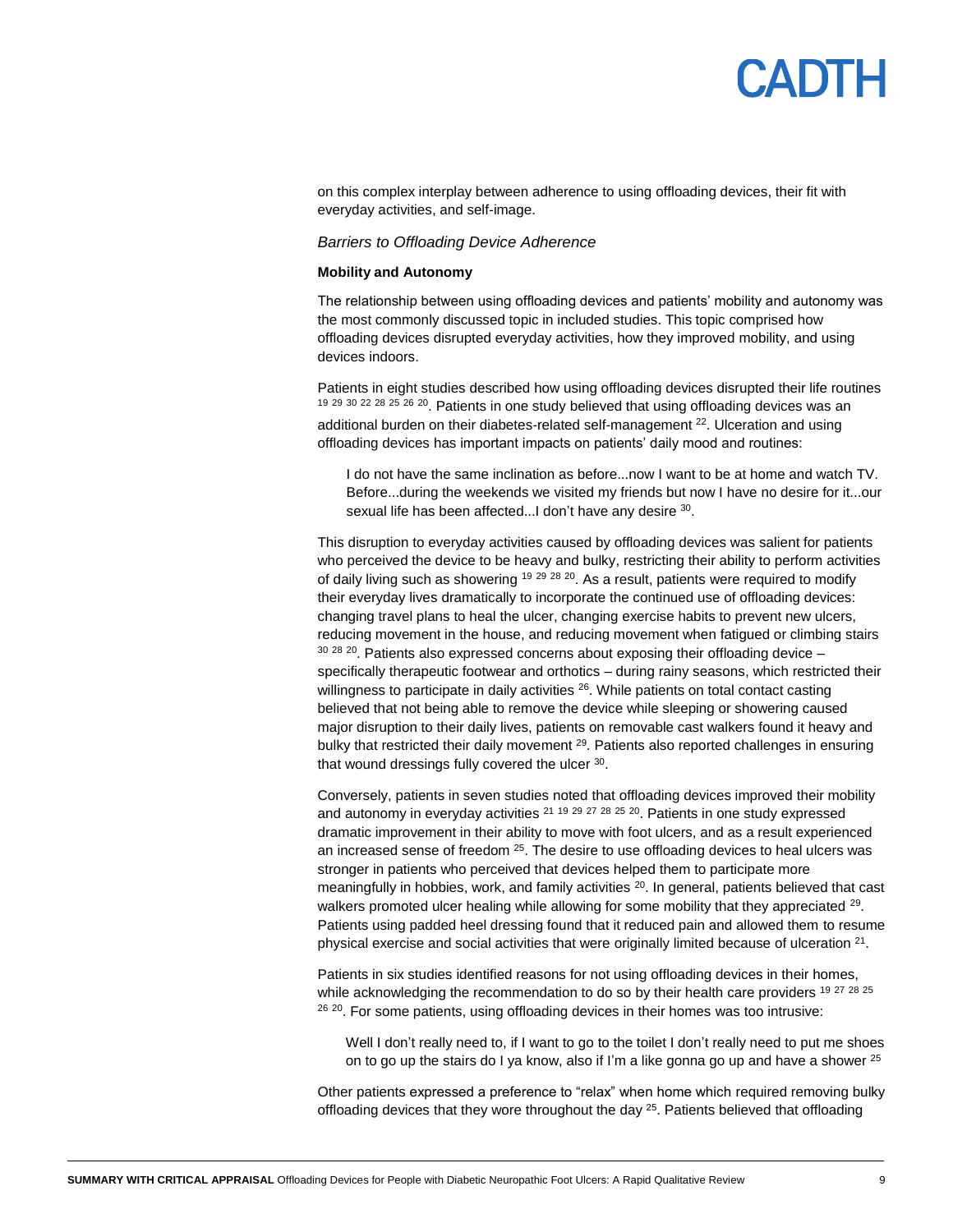### **ANTH**

devices that aid ulcer healing were not designed for house use <sup>27</sup>. For this reason, some patients wore slippers or socks inside their homes, while consistently using offloading devices outdoors <sup>28</sup>. Conversely, patients in one study from Singapore noted that they did not wear their offloading device in their homes because of cultural and family norms  $^{26}$ .

#### **Device Mechanics**

Patients identified challenges with applying and maintaining offloading devices and navigating device mechanics. In general, patients preferred removable offloading devices because it enabled them to continue their everyday lives:

The air cast I wore for quite some time, and I was so thankful to be able to take it off at night and, if I had an itch in my leg to be able to put some cream on it or something or give it a little scratch or whatever. So it is, in terms of mobility and living your life, a lot better<sup>29</sup>

Removable cast walkers also were easier to apply and remove that did not require regular appointments with healthcare professionals <sup>29</sup>. However, patients expressed anxiety when padded heel dressing, wound dressings, and total contact casting visibly hid the ulcer from their view <sup>21 30 29</sup>. Patients in one study imagined their ulcer worsening when the device hid it from their view; their anxiety was exacerbated when patients experienced challenges keeping dressing in the right location or checking wound dressing  $^{29}$   $^{20}$ . For removable cast walkers like air casts, patients expressed challenges interacting with certain device mechanics such as air bags and straps; for example, patients who suffered from neuropathy expressed difficulty in inflating air bags in removable cast walkers:

It was relatively easy, when you do fill in the air bags. Trying to make sure that your foot doesn't move around too much—that was a trickier part about how much pressure to put in. And it would never stay constant. You'd always have to adjust it throughout the day <sup>29</sup>

#### **Perceptions of the Device's Effectiveness**

Patients in eight studies reported expectations from using offloading devices <sup>19 30</sup> <sup>29</sup> <sup>22</sup> <sup>25,28</sup> <sup>26 20</sup>. Patients sought to "stay well" and avoid extreme complications of foot ulcers such as amputation, which they believed offloading devices would prevent  $20$ . Patient perceptions of device effectiveness were so important that one study found it to be the core factor in improving adherence to offloading device use <sup>19</sup>. Patients across multiple studies believed that offloading devices were integral to successfully treating their ulcers, as well as preventing future foot-related complications  $19^{29}$   $^{22}$   $^{25}$   $^{26}$ . However, some patients preferred to build confidence in the offloading device first before using them consistently in their daily lives<sup>28</sup>.

Not all patients expressed positive expectations; some expressed uncertainty in the device's effectiveness or the belief that it increased the risk of unintended health outcomes such as falls or even new ulcers. Patients in one study believed that foot ulcers could not be prevented at all <sup>30</sup>. Similarly, patients in other studies believed that cast walkers were ineffective because they did not fully immobilize their feet, allowing for minor movements that exacerbated the ulcer and increased the risk of new ulcers  $29$ . Patients in one study also expressed uncertainty in whether therapeutic footwear and orthotics provided adequate protection against ulcers, which decreased long-term adherence to the device  $^{26}$ .

Patients were concerned about the prolonged healing time required by certain offloading devices, in particular, removable cast walkers and therapeutic footwear <sup>29 26</sup>. The prolonged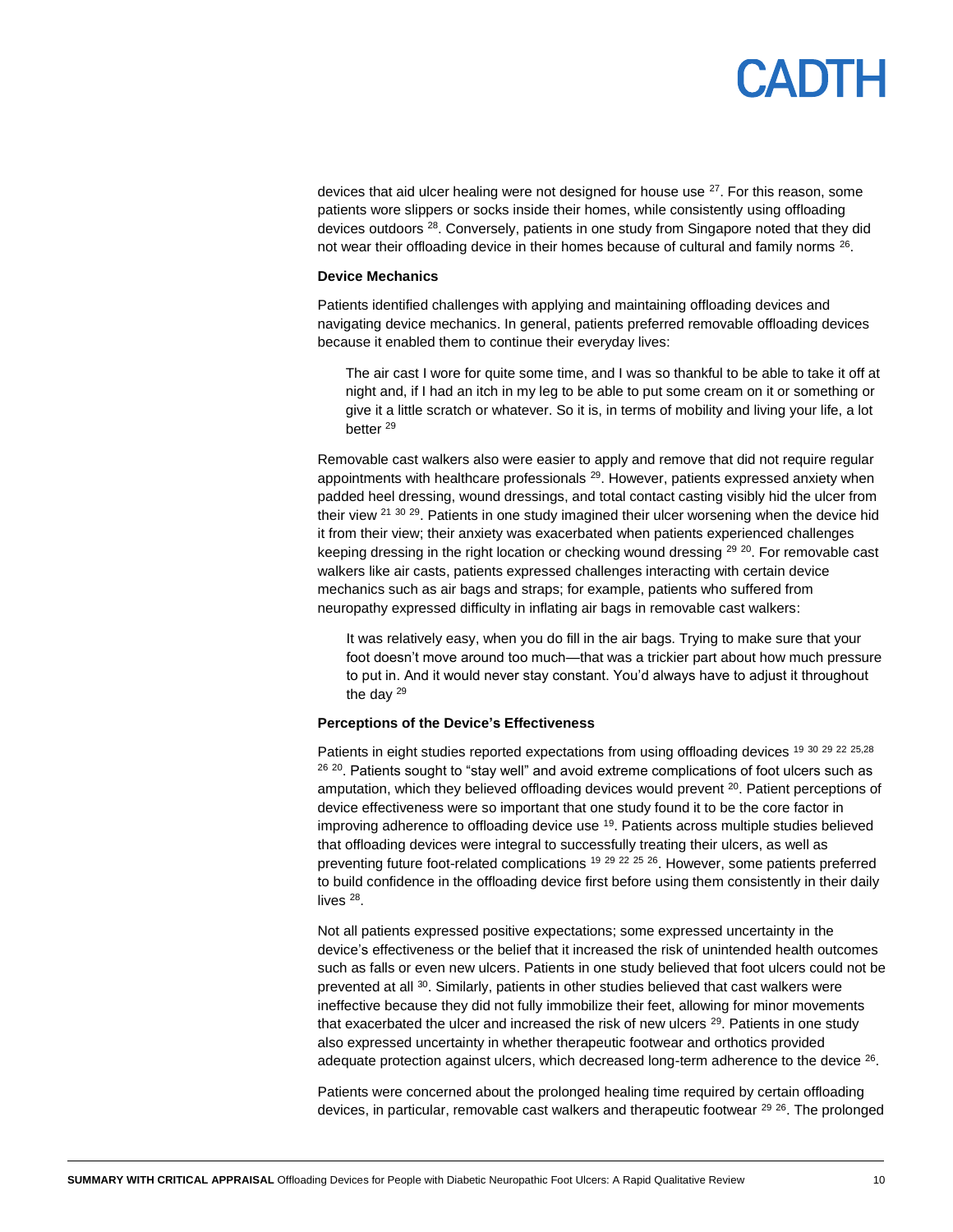### **ANTH**

healing time was perceived by some patients as a lack of progress that affected their confidence and continued, consistent use of offloading devices  $^{29}$   $^{20}$ . This was especially problematic for patients who modified their everyday life dramatically to incorporate the offloading device. Patients in one study expressed how they accepted the various "inconveniences" of offloading devices (i.e., heavy, bulky, lack visual appeal, etc.) for the purpose of healing their ulcer. When their expectations were not met, their adherence to devices decreased <sup>29</sup>.

Expectations of healing were overshadowed by concerns about unintended health outcomes from using offloading devices that included an increased risk of falls or new ulcers <sup>21 29 28 26 20</sup>. Patients stopped using the device as a precaution to avoid falls, even while acknowledging that the devices were not the primary cause  $^{28}$ . Patients believed that the design of offloading devices – bulky and hard to use – may increase fall risk for older patients <sup>28</sup>. Patients who experienced a fall had to decide between their perceived risk of falls with the increased risk of ulceration if they chose to forego offloading devices  $^{26}$ . Patients in two studies also believed that continued use of cast walkers changed their walking, gait biomechanics, and increased hip problems and other injuries <sup>29</sup>.

I had to buy an offloading boot, which wasn't very easy to walk with. It altered my stance, and I ended up getting hip problems. And it was bulky, and it wasn't very easy to get around at all <sup>29</sup>

#### **Self-image and Restoring Social Normalcy**

Patients' self-image depended on beliefs about how devices provide "normal" function in everyday activities. "Normal" function was often at odds with the desire to fit in with the social norms of family, friends, and the community. Patients in two studies noted that using offloading devices emphasized to them (and others) that they were not living a "normal" lifestyle because of the medical condition that affected them  $^{25}$   $^{26}$ . Offloading devices were viewed as a symbol of disability, which affected patient well-being and adherence. Offloading devices must be accepted within cultural and social norms to increase patient adherence, which requires that offloading devices achieve social normalcy <sup>25</sup>. Restoring normalcy was encouraged or discouraged by the reactions of their family, friends, and strangers <sup>19 26</sup>. For example, certain patients described how strangers in public reacted negatively when seeing offloading devices; conversely, other patients found their family and friends reacted positively because they understood the value of device <sup>19 26</sup>.

I just ignore it and you know people understand. Most of the people who meet me and see me, they understand my condition you see. So I feel eh nothing wrong with the shoe what. It's nothing <sup>26</sup>.

Restoring normalcy also depended on patients' perceived visual appeal of offloading devices <sup>19 27 25</sup>. In two studies, patients did not want devices that "look orthopedic" or were "ugly"  $19^{27}$ . Patients continuously evaluated themselves and what they wore with the offloading devices they used; as a result, patients expressed desire for shoes that aligned with their fashion preferences <sup>27 25</sup>.

Patients needed time to develop a new self-image that incorporated daily use of offloading devices, particularly when the device did not fit with their fashion preferences <sup>26</sup>. As patients accepted and used the offloading device in their daily lives, they negotiated between values and preferences. In two studies, patients expressed negotiating between their perceptions of social normalcy against the need to heal their ulcer rapidly  $^{27}$   $^{25}$ . While this negotiation was difficult for some – one patient described how they hid their offloading device when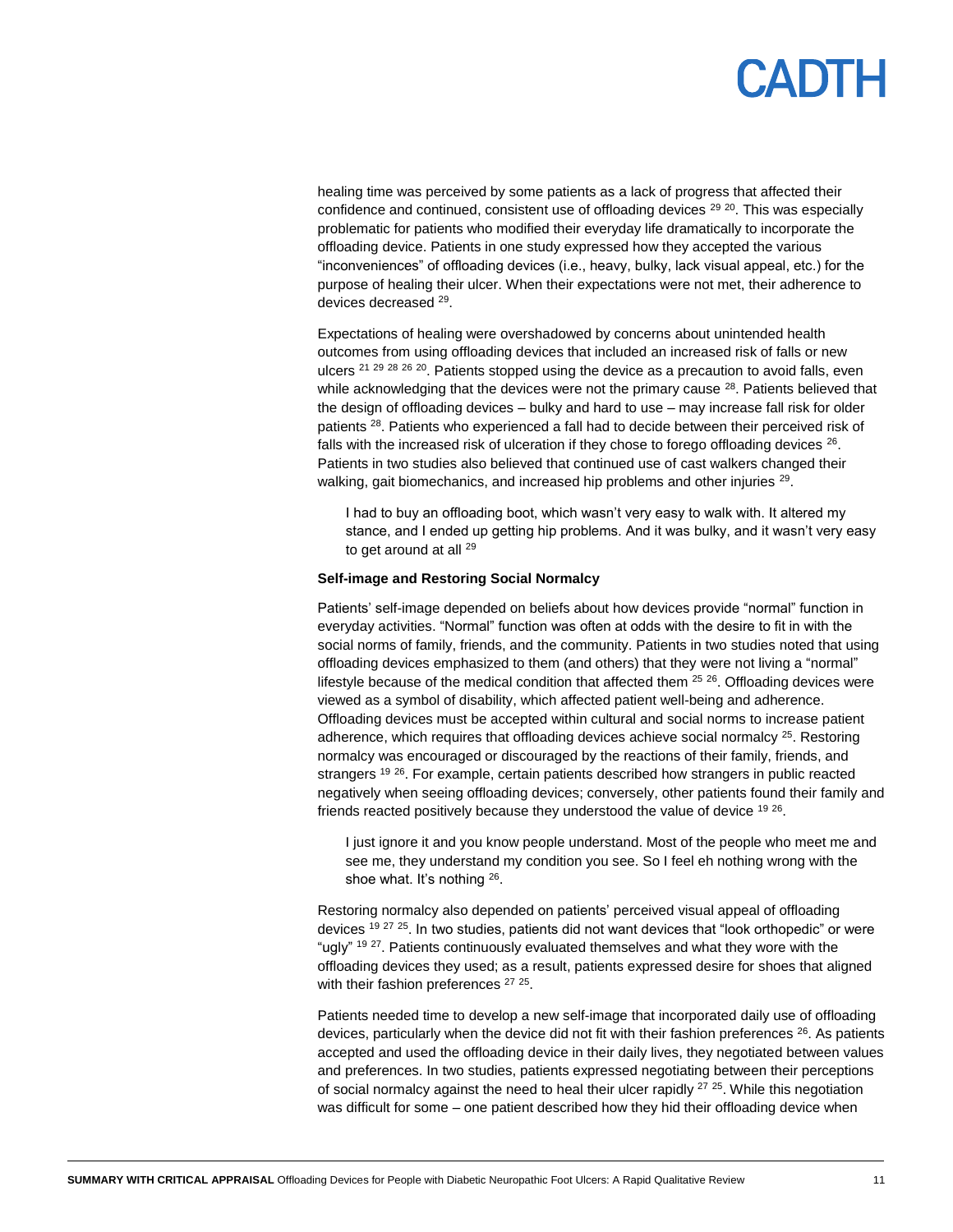## **ANTL**

looking in the mirror – the importance of healing quickly eventually outweighed any concerns with self-image and self-presentation  $25$ . For patients who were unable to negotiate between these values, patients withdrew socially for the duration of ulcer healing 27 .

#### **Device Cost**

Patients in seven studies identified the costs to purchasing offloading devices as a barrier to consistent and long-term use  $21$  19 30 29 22 27 20. In general, patients found that purchasing an offloading device depended on their income, which was fixed for patients and had to be negotiated between activities of daily living and other diabetes-related self-management costs <sup>29 27</sup>. For patients with fixed incomes, the cost of offloading devices primarily determined which one they purchased, irrespective of their preferences for healing and recovery. For example, patients in one study reported how they used removable cast walkers instead of total contact casting because the latter was more expensive since it required multiple visits to the clinic and more materials <sup>29</sup>. Importantly, patients chose the cheaper alternative while acknowledging that total contact casting may provide superior benefits to healing <sup>29</sup>.

So because I can't afford to do that—even with insurance it's not very affordable— we're trying the air cast, and this past 2 weeks, it hasn't really been helping with the ulcer at all. If anything, it's made it worse <sup>29</sup>.

Patients also expressed challenges with purchasing different offloading devices recommended by their healthcare provider when the devices they had previously purchased were not showing a positive impact on healing  $^{29}$ . At the same time, patients were concerned about the costs associated with repair and replacement of offloading devices <sup>19 29 22 <sup>20</sup>. This concern was more prevalent for therapeutic footwear and orthotics</sup> because patients believed that they required regular replacement since they deteriorated quicker than cast walkers.

My main concern...how long does this (insole) last? How long do you have to replace it? On the cost side of things, that would be a big factor for me 'cause one, I'm broke and two I can't justify spending money on stuff that I feel I wouldn't need personally <sup>22</sup>.

#### **Lack of Information**

Patients in six studies reported lacking essential information for using offloading devices accurately and consistently  $30\frac{29}{25}$   $22\frac{25}{26}$   $20$ . Patients preferred more information on the following: device function, inflating air bags in removable cast walkers, general advice on foot care, relationship between ulceration and offloading devices, using footwear in wet weather, and other self-care practices to accompany offloading device use  $30\,29\,22\,25\,26\,20$ .

#### **Podiatrist Perspectives and Experiences**

Podiatrist concerns and experiences with offloading devices mirrored patients' perspectives and challenges. In general, health care providers reported that offloading devices may be costly, bulky, and heavy that might reduce adherence <sup>24</sup>. Podiatrists also mentioned lifestyle, physical, psychological, and religious or cultural barriers to adherence <sup>24</sup>. Podiatrists agreed that offloading devices that do not show signs of improvement reduce adherence <sup>24</sup>.

Podiatrists described different approaches to recommending offloading devices. Some podiatrists selected the most aggressive offloading device at first such as total contact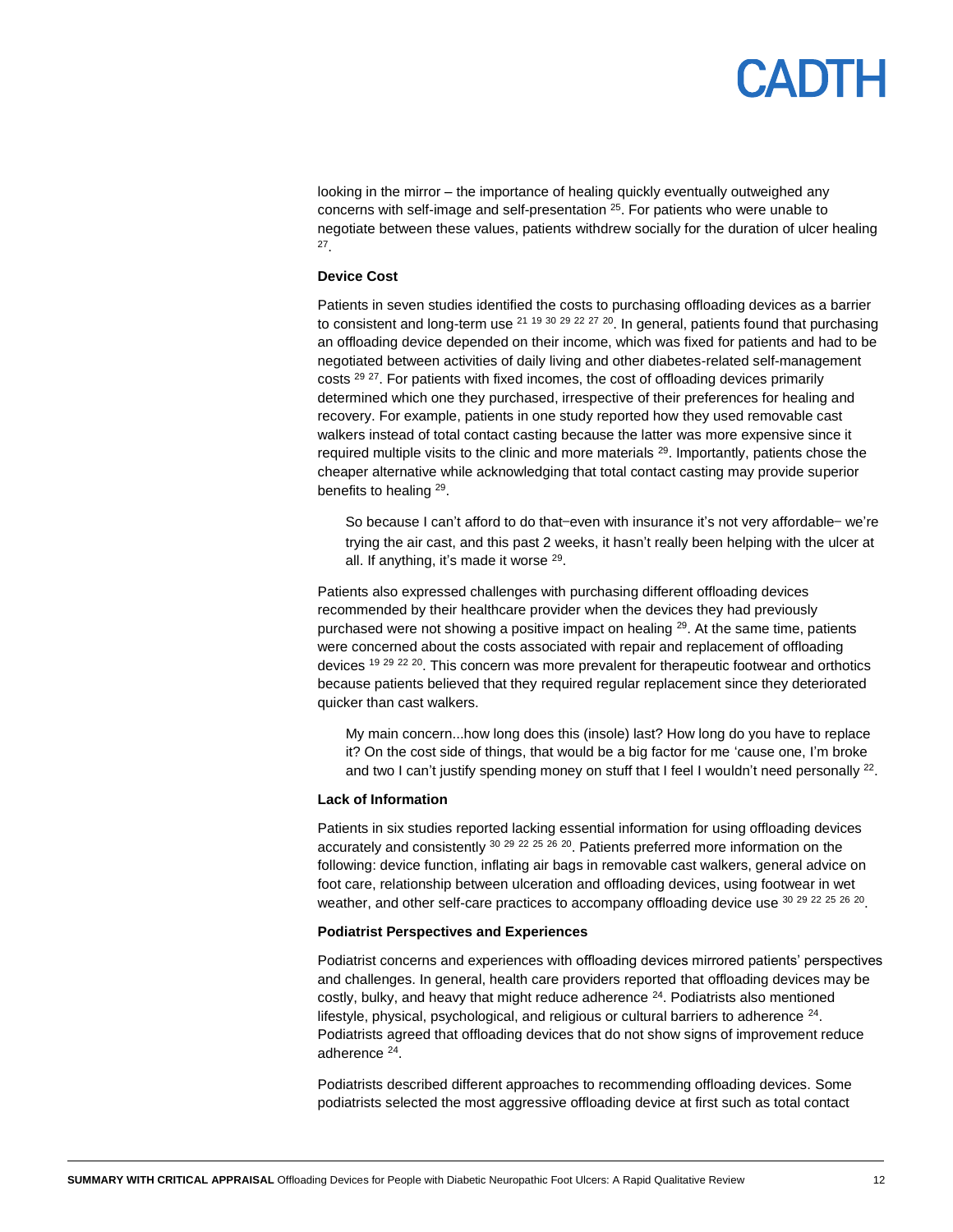## PADTH

casting that only changed when they believed that the device disrupted healthy circulation <sup>27</sup>. This group of podiatrists generally favored healing over patient preferences for convenience and retaining mobility and autonomy in daily lives. Conversely, another group of podiatrists selected a moderate offloading device initially and escalated to an aggressive modality when there was no improvement  $24$ . Overall, podiatrists who had better access to offloading devices showed high work satisfaction <sup>23</sup>. Podiatrists also described barriers to providing complete services to patients because of an inadequate number of trained podiatrists, inflexibility in tailoring offloading devices to patient preferences, lack of on-call staff for patient emergencies, and podiatrist knowledge and skill <sup>23 24</sup>.

#### *Recommendations for Improving Offloading Device Adherence*

Patients in six studies mentioned the desire to have greater freedom and participation in decisions relating to their care and offloading device use  $302228252620$ . One study identified the need to transform the professional-centric approach to a more collaborative relationship with patients <sup>26</sup>. This required having a collaborative discussion about how patients might use the offloading device in their daily lives, connecting the device to patients' sense of well-being and function, focusing on patients' social and familial goals in relation to treatments, and integrating offloading device use as a routine similar to brushing teeth  $^{25}$   $^{20}$ . A collaborative relationship may aid in recognizing and incorporating patient preferences in device-related decisions that may also increase sustained adherence. A collaborative relationship may also facilitate acceptance of offloading devices in patients' everyday lives and routines. Another approach to achieving greater participation is by having other expert patients share their experiences with foot ulceration and their approach to using offloading devices in their daily lives <sup>25</sup>.

An important part of strengthening a collaborative relationship is by having a conversation about devices that is individualized to each patients' preferences. This requires allowing more flexibility and choice in the design and visual appeal of offloading devices. Patients preferred shoes that were quick to wear, comfortable and soft, lightweight, appropriate size, with adequate ventilation, and improved ability to see the ulcer  $^{19}$   $^{30}$   $^{28}$   $^{20}$ . Some patients identified specific design recommendations: lightweight with Velcro fastening, molded foot bed, cleated rubber outsole, close fitting, tight laces, increased tread, rigid sole, soft shoe insole, and waterproof <sup>28 25 26</sup>.

#### **Limitations**

While the issues summarized in this review offer important insight into the challenges that patients face using offloading devices, the body of evidence is somewhat limited due to the quality and scope of included studies.

First, this review was limited to patients with diabetes using offloading devices for foot ulcers. This review excluded studies on other patient populations who also use similar offloading devices for foot ulcers, such as patients with leprosy and rheumatoid arthritis. While not in the scope of this review, the views and experiences of these other populations can offer an important comparative lens to clarify and identify why specific challenges exist for certain populations depending on factors associated with their unique chronic disease and self-management activities. Not all challenges from other patient populations may be applicable for patients with diabetes. However, the comparison with other similar populations may delineate which aspects of various chronic medical conditions confer which daily challenges that make adherence to offloading problematic.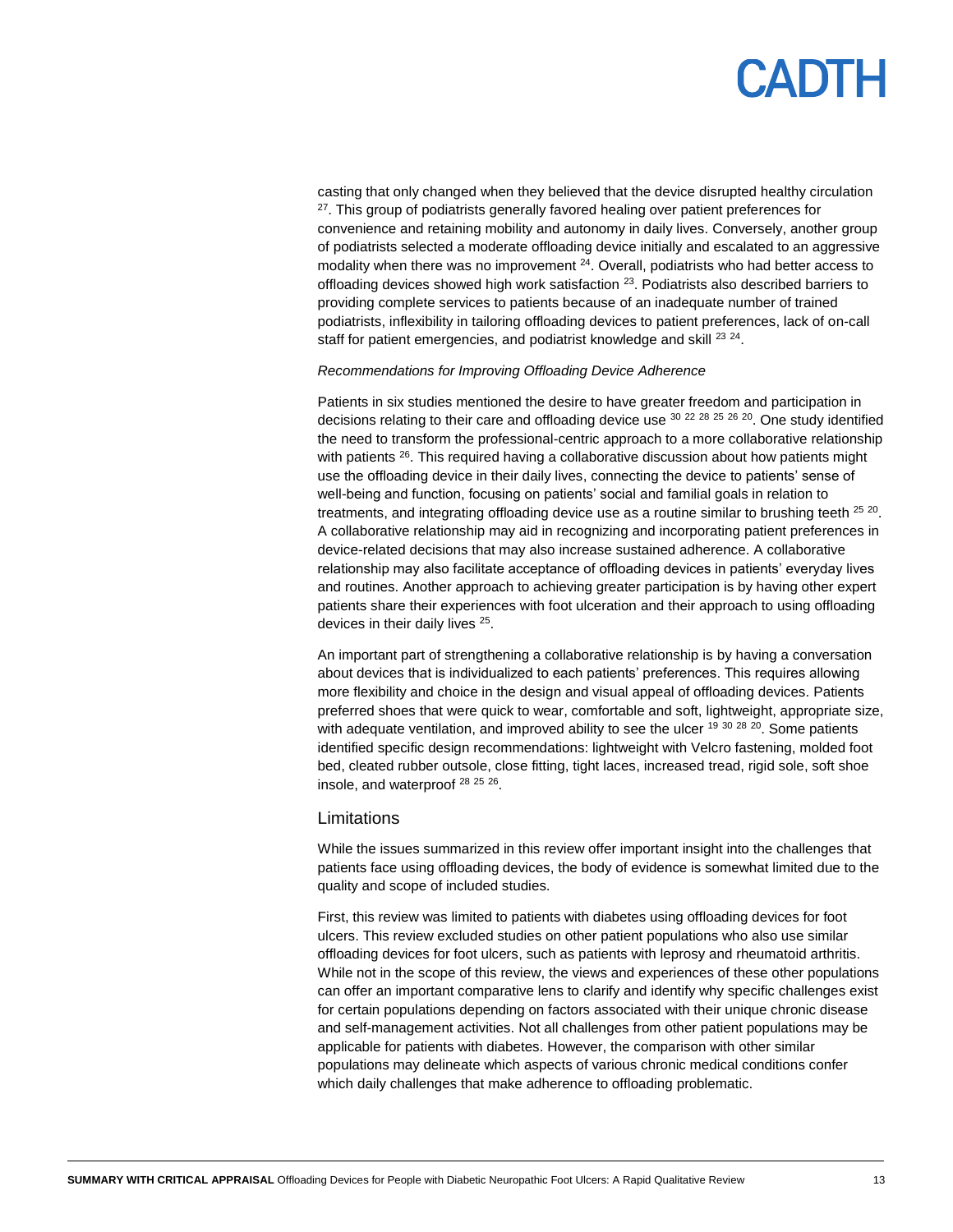Second, this review found only two studies with health care providers' experiences and perspectives. While this review found that health care provider experiences were parallel to patient experiences, the conclusions are limited because of the low number of studies. Similarly, the perspectives of other health care providers involved in foot ulcer healing are also missing such as family physicians and orthotists.

Finally, this review found self-image and self-presentation to be essential determinants of device adherence. However, these factors highly depend on individual and community culture that are difficult to apply to the Canadian context, especially when only two included studies were conducted in Canada and one study discussed these issues. More primary research is needed on how self-image and self-presentation affect adherence to offloading devices in Canadian communities.

### **Conclusions and Implications for Decision or Policy Making**

This rapid review found 12 studies on patients' and providers' experiences using offloading devices for diabetic foot ulcers. This review described challenges patients face using offloading devices consistently in their daily lives.

*Mobility and Autonomy*: patients described how using offloading devices disrupted everyday activities and life routines. The heavy and bulky nature of offloading devices limited their physical ability to move and perform activities of daily living such as showering. Patients were required to modify their lives dramatically to incorporate the offloading device. Conversely, some patients believed that offloading devices increased their mobility and movement that was restricted by the ulcer. However, patients generally did not wear offloading devices in their homes, either because they caused major inconvenience moving around the house, or due to cultural and family norms.

*Device Mechanics*: patients expressed challenges with applying and maintaining offloading devices and navigating device mechanics. Some offloading devices visibly hid the ulcer, which caused anxiety for some patients as they were unable to determine whether the ulcer was healing. Patients who experienced mobility challenges found it difficult to interact with certain device mechanics such as inflating air bags and using straps for removable cast walkers.

*Perceptions of the Device's Effectiveness*: patients expressed two contrasting expectations from their offloading device: an expectation in its ability to heal and prevent ulceration, and uncertainty in device effectiveness and concerns of unintended health outcomes such as an increased risk of falls and development of new ulcers. Patients also expected that offloading devices would heal their ulcers quickly; when these expectations were not met, adherence to device use decreased.

*Self-image and Restoring Social Normalcy*: patients' self-image depended on beliefs regarding how devices provide "normal" function in everyday activities. Patients' perceptions of themselves was swayed by the reactions of family, friends, and strangers, and broader community norms. Patients who viewed the device as a symbol of disability expressed a more challenging time to adhering to offloading. Family and friends who understood the value of the device alleviated such concerns, thereby improving adherence to using the device. Patients also negotiated between the desire for social normalcy and ulcer healing; however, ulcer healing was eventually prioritized over other concerns for most patients in included studies.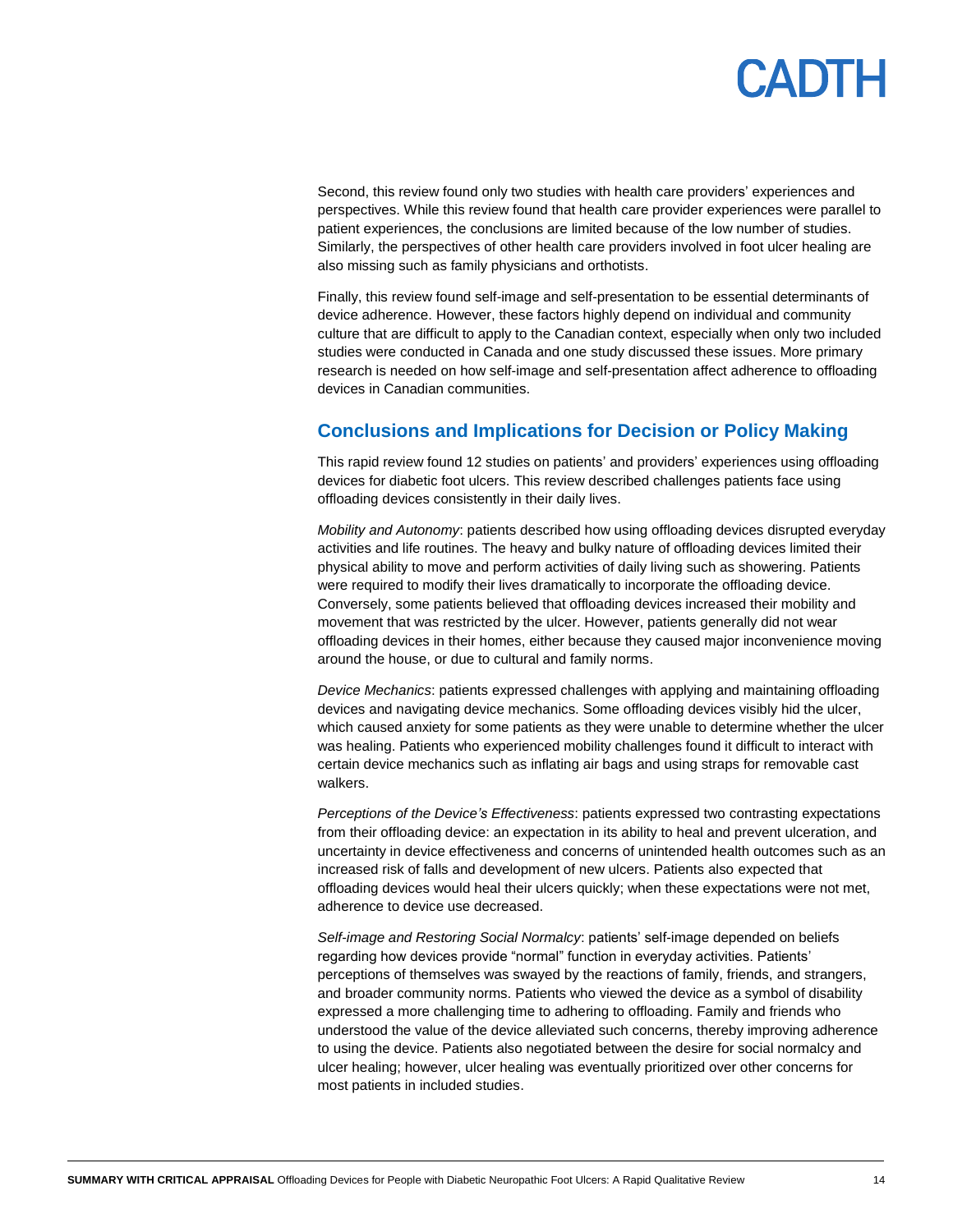*Device Cost*: patients with fixed incomes struggled to purchase an offloading device that provided superior healing. Patients' decision to choose a cheaper alternative was primarily directed by their purchasing power and insurance coverage, irrespective of their preferences. Costs associated with the device included materials and clinic visits, as well as transportation and traveling costs. Patients also expressed concern with the costs associated with changing offloading devices to achieve better outcomes, and costs with device repair.

*Lack of Information*, patients expressed a need for more information on device function and use in different circumstances, as well as guidance on other self-care activities that they can implement to promote ulcer healing alongside offloading.

*Podiatrists' Perspectives and Experiences*: podiatrists' perspectives mirrored patients' experiences and challenges with device use. Podiatrists mentioned physical, lifestyle, psychological, and religious or cultural barriers to adherence. There were two approaches to recommending offloading devices to patients: podiatrists who selected aggressive modalities that changed when there were adverse outcomes, or podiatrists who selected moderate modalities that escalated when there were signs of slow improvement.

Finally, *Recommendations for Improving Offloading Device Adherence*: patients expressed a desire for greater freedom and participation in decisions relating to their care and offloading device use. Included studies provided suggestions for improving participation such as collaborative discussions between health care providers and patients, focusing on how patients would use the offloading device in their daily lives, and providing an opportunity to speak with other patients. Patients also expressed specific suggestions to improve the design of offloading devices that would make them easier to use such as making it lightweight and waterproof.

#### Implications for Policy Decisions

#### *Prevention vs. Treatment*

Patient motivations for using offloading devices for prevention versus treatment of ulcers differed across studies and countries. Overall, it was challenging to determine whether or how patients differentiated between the preventive and curative goals of offloading devices; most studies discussed the use of offloading devices in the context of treatment. Two studies included sections that discussed patients' motivation to use offloading devices to prevent new ulcers <sup>29 22</sup>. Patients who were oriented towards the preventive use of offloading devices were in the process of ulcer healing; preventive goals were more salient for patients who had prior experience with ulceration. Prevention was also mentioned in one study in the context of complications of untreated foot ulcers such as amputation <sup>29</sup>. Conversely, in one study, patients were unaware of the preventive purpose of offloading devices <sup>30</sup>. There is some evidence indicating that treatment and prevention go together; whereas patients were focused on treating their existing ulcer when using offloading devices, they took certain actions to prevent future ulcers or severe complications such as amputation. It may be the case that the preventive use of offloading devices is a lower priority at the start of ulcer healing as patients adjust to the device in their daily lives; but prevention becomes the primary motivator to continue using offloading device once the ulcer has healed. Patients who faced extreme mobility challenges because of ulceration may be keener to continue using offloading devices after their ulcer has healed to prevent future ulcers.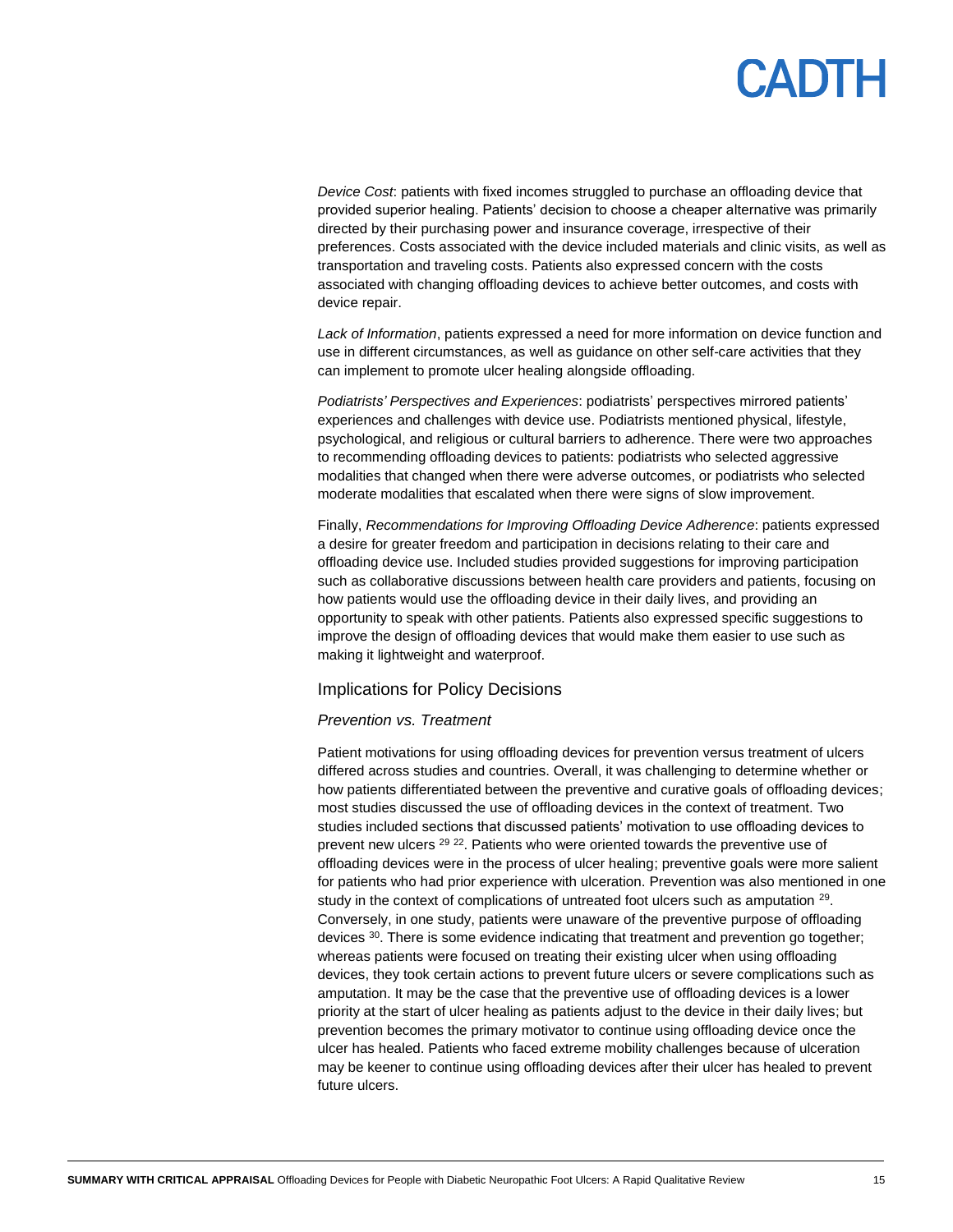#### *Cost of Offloading Devices*

The cost of offloading devices was an important determinant for patients in device decisionmaking and everyday use. Some devices cost more than others. For example, total contact casting may require more clinic visits than cast walkers. For patients who do not have access to regular transportation, these additional visits may become a financial burden that they consider when deciding which device to purchase. While patients may express preferences for certain devices – preferences that may increase adherence to continued use – these preferences are not the main decision-making factor if patients' purchasing power or insurance coverage did not allow for greater freedom in device choice. This is especially problematic for older patients with diabetes who have fixed incomes and numerous other therapies to manage that are also costly. These reflections indicate that reducing costs that also allow greater flexibility and freedom in device choice may increase adherence and healing rates, without the need to sacrifice one for the other. These reflections also emphasize the need for insurance coverage to allow for flexibility in different offloading devices.

#### *Podiatrists' Approaches to Offloading Recommendations*

This review found two groups of podiatrists: those who recommended aggressive modalities and decreased due to adverse outcomes, and those who recommended moderate modalities that intensified because of slow progress. There are two important considerations with regards to podiatrists' approach to recommending offloading devices. First, as this review has shown, there are differences in patients' preferences towards offloading devices. While some patients privilege convenience and may choose an offloading device that allows greater range of daily movement, others may accept reducing their daily movement temporarily for faster healing. Podiatrists may consider adopting a variety of approaches to recommending offloading devices depending on patient preferences, experiences, and other factors associated with their medical condition. For example, while some patients believed that certain offloading devices were ineffective because they did not completely immobilize the affected areas, aggravating the ulcer and causing new ulcers, other patients expressed an explicit preference for devices that were looser and allowed greater circulation. This discrepancy is one of many that exemplifies how the approach to device recommendations must involve a collaborative discussion between patients and healthcare providers, which may increase adherence to device use in the long-term by matching patients' preferences with the functionalities of different devices.

Second, albeit only mentioned sparingly in included articles, an offloading device recommendation may depend on adequate access to materials and insurance coverage. While podiatrists and other health care providers might wish to adapt and tailor offloading device recommendations to patients' preferences, they may be unable to do so if they do not have access to different devices in their health service organization or through insurance coverage. As a result, insurance coverage should seek flexibility and diversity so offloading reaches a greater number of patients by matching their preferences.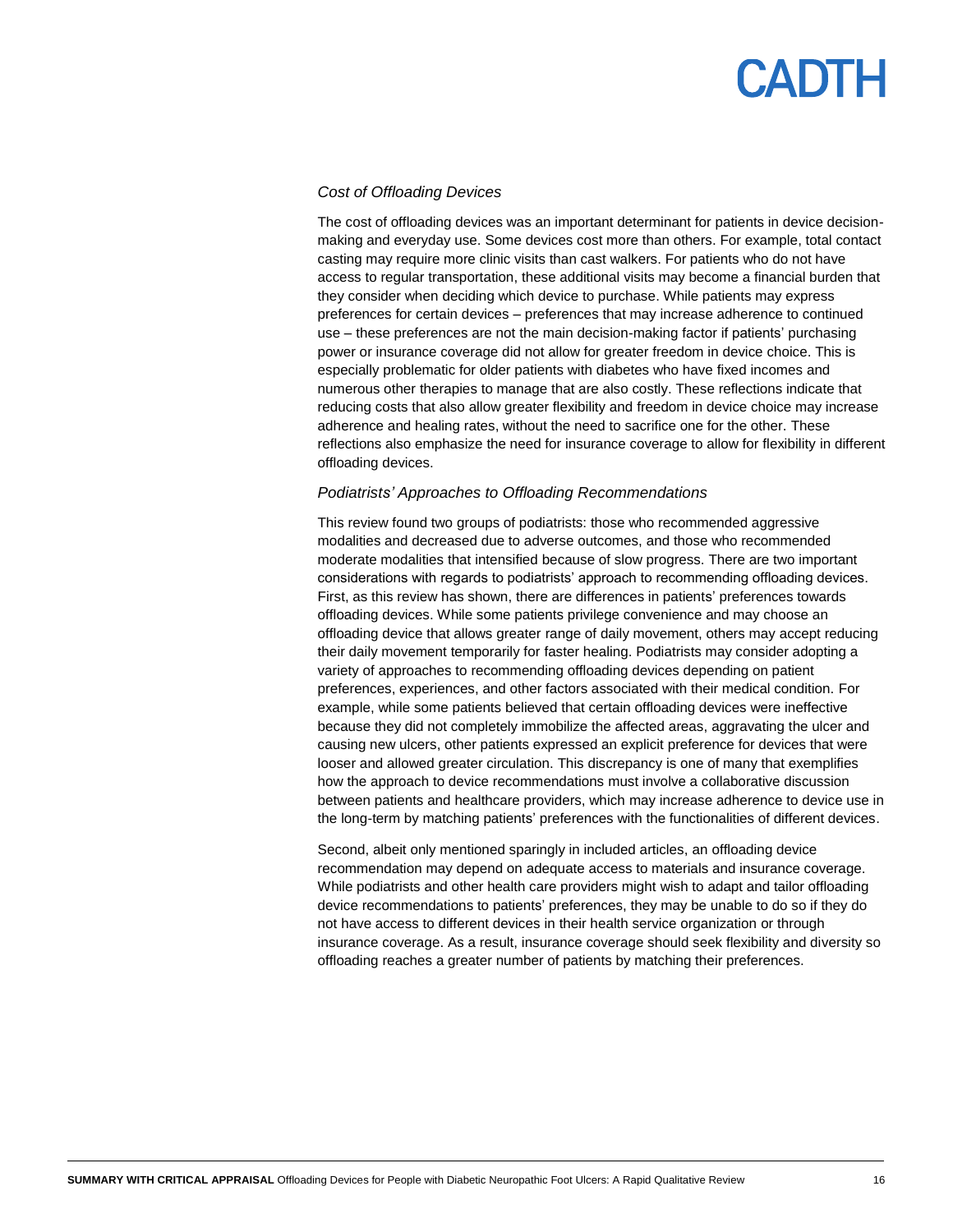### PANTE

#### **References**

- 1. International Diabetes Federation. IDF diabetes atlas: global estimates for the prevalence of diabetes for 2015 and 2040. 8th ed. Brussels, Belgium: International Diabetes Federation; 2017: [https://www.diabetesatlas.org/upload/resources/previous/files/8/IDF\\_DA\\_8e-EN-final.pdf](https://www.diabetesatlas.org/upload/resources/previous/files/8/IDF_DA_8e-EN-final.pdf). Accessed 2020 Jun 11.
- 2. Saeedi P, Petersohn I, Salpea P, et al. Global and regional diabetes prevalence estimates for 2019 and projections for 2030 and 2045: Results from the International Diabetes Federation Diabetes Atlas, 9(th) edition. *Diabetes Res Clin Pract.* 2019;157:107843.
- 3. Houlden RL. Introduction. *Can J Diabetes.* 2018;42 Suppl 1:S1-s5.
- 4. Sherifali D, Rabi DM, McDonald CG, et al. Methods. *Can J Diabetes.* 2018;42 Suppl 1:S6-s9.
- 5. Brem H, Sheehan P, Rosenberg HJ, Schneider JS, Boulton AJ. Evidence-based protocol for diabetic foot ulcers. *Plastic and reconstructive surgery.*  2006;117(7 Suppl):193S-209S; discussion 210S-211S.
- 6. Zhang J, Hu ZC, Chen D, Guo D, Zhu JY, Tang B. Effectiveness and safety of negative-pressure wound therapy for diabetic foot ulcers: a meta-analysis. *Plastic and reconstructive surgery.* 2014;134(1):141-151.
- 7. Yarwood-Ross L, Dignon AM. NPWT and moist wound dressings in the treatment of the diabetic foot. *British journal of nursing (Mark Allen Publishing).*  2012;21(15):S26, s28, s30-22.
- 8. Dumville JC, Hinchliffe RJ, Cullum N, et al. Negative pressure wound therapy for treating foot wounds in people with diabetes mellitus. *Cochrane Database Syst Rev.* 2013(10):Cd010318.
- 9. Healy A, Naemi R, Chockalingam N. The effectiveness of footwear as an intervention to prevent or to reduce biomechanical risk factors associated with diabetic foot ulceration: a systematic review. *J Diabetes Complications.* 2013;27(4):391-400.
- 10. Armstrong D, Isaac A, Bevilacqua N, Wu S. Offloading foot wounds in people with diabetes. *Wounds.* 2004 Jan;26(1):13-20.
- 11. Wu SC, Armstrong DG. The role of activity, adherence, and off-loading on the healing of diabetic foot wounds. *Plastic and reconstructive surgery.*  2006;117(7 Suppl):248s-253s.
- 12. Greenhagen R, Wukich D. Total contact casting for neuropathic ulcers: a lost art? *J Diabet Foot Compl.* 2009;1(4):85-93.
- 13. de Oliveira A. Offloading for the treatment of the diabetic foot: a systematic review. *MSc Thesis*. Dublin, Ireland: Royal College of Surgeons in Ireland; 2013: <https://core.ac.uk/download/pdf/60773476.pdf>. Accessed 2020 Jun 11.
- 14. Braun LR, Fisk WA, Lev-Tov H, Kirsner RS, Isseroff RR. Diabetic foot ulcer: an evidence-based treatment update. *American journal of clinical dermatology.* 2014;15(3):267-281.
- 15. Carroll C, Booth A, Cooper K. A worked example of "best fit" framework synthesis: a systematic review of views concerning the taking of some potential chemopreventive agents. *BMC medical research methodology.* 2011;11:29.
- 16. Sandelowski M, Barroso J. Toward a metasynthesis of qualitative findings on motherhood in HIV-positive women. *Research in nursing & health.*  2003;26(2):153-170.
- 17. Charmaz K. *Constructing grounded theory.* 2nd ed. London (UK): SAGE Publishing; 2014.
- 18. Liberati A, Altman DG, Tetzlaff J, et al. The PRISMA statement for reporting systematic reviews and meta-analyses of studies that evaluate health care interventions: explanation and elaboration. *J Clin Epidemiol.* 2009;62(10):e1-e34.
- 19. Formosa C, Borg A, Papanas N, Mizzi S. Adherence to Therapeutic Footwear in Type 2 Diabetes in Malta. *Experimental and clinical endocrinology & diabetes : official journal, German Society of Endocrinology [and] German Diabetes Association.* 2020;128(4):244-245.
- 20. van Netten JJ, Seng L, Lazzarini PA, Warnock J, Ploderer B. Reasons for (non-)adherence to self-care in people with a diabetic foot ulcer. *Wound Repair Regen.* 2019;27(5):530-539.
- 21. Campbell NA, Campbell DL, Turner A. A Retrospective Quality Improvement Study Comparing Use Versus Nonuse of a Padded Heel Dressing to Offload Heel Ulcers of Different Etiologies. *Ostomy/wound management.* 2015;61(11):44-52.
- 22. Macdonald EM, Perrin BM, Hyett N, Kingsley MIC. Factors influencing behavioural intention to use a smart shoe insole in regionally based adults with diabetes: a mixed methods study. *Journal of foot and ankle research.* 2019;12:29.
- 23. McLean A, Gardner M, Perrin B. PodCast: A rural and regional service model for podiatrist-led total contact casting. *The Australian journal of rural health.*  2019;27(5):433-437.
- 24. Raspovic A, Landorf KB. A survey of offloading practices for diabetes-related plantar neuropathic foot ulcers. *Journal of foot and ankle research.*  2014;7:35.
- 25. Paton JS, Roberts A, Bruce GK, Marsden J. Patients' Experience of therapeutic footwear whilst living at risk of neuropathic diabetic foot ulceration: an interpretative phenomenological analysis (IPA). *Journal of foot and ankle research.* 2014;7(1):16.
- 26. Tan S, Horobin H, Tunprasert T. The lived experience of people with diabetes using off-the-shelf prescription footwear in Singapore: a qualitative study using interpretative phenomenological analysis. *Journal of foot and ankle research.* 2019;12:19.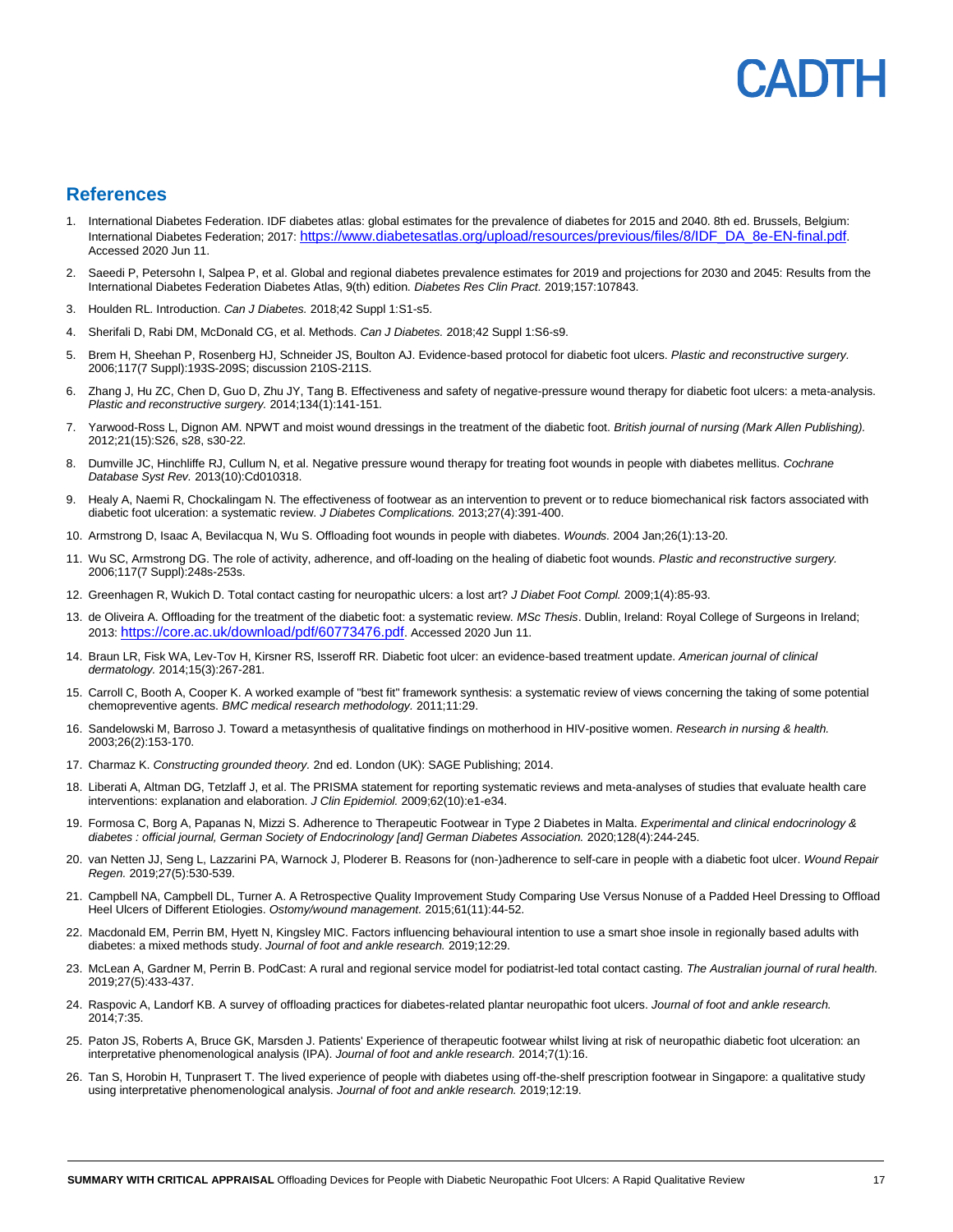

- 27. Madden M. The ghost of Nora Batty: A qualitative exploration of the impact of footwear, bandaging and hosiery interventions in chronic wound care. *Chronic illness.* 2015;11(3):218-229.
- 28. Paton JS, Roberts A, Bruce GK, Marsden J. Does footwear affect balance?: the views and experiences of people with diabetes and neuropathy who have fallen. *Journal of the American Podiatric Medical Association.* 2013;103(6):508-515.
- 29. Health Quality O. Fibreglass Total Contact Casting, Removable Cast Walkers, and Irremovable Cast Walkers to Treat Diabetic Neuropathic Foot Ulcers: A Health Technology Assessment. *Ontario health technology assessment series.* 2017;17(12):1-124.
- 30. Hjelm K, Apelqvist J. Influence of beliefs about health and illness on self-care and care-seeking in foreign-born people with diabetic foot ulcers: dissimilarities related to origin. *Journal of wound care.* 2016;25(11):602-616.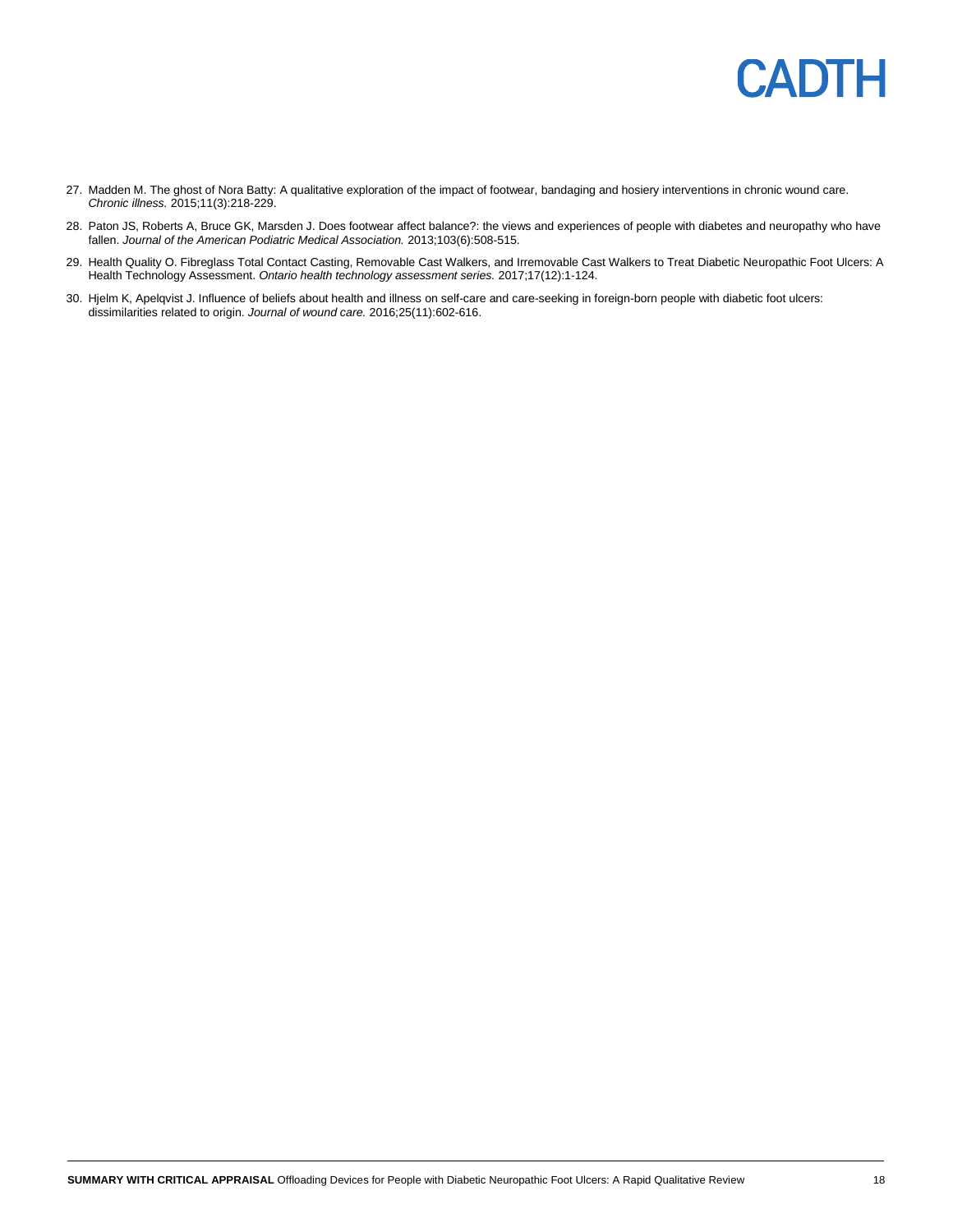### <span id="page-18-0"></span>**Appendix 1: Selection of Included Studies**

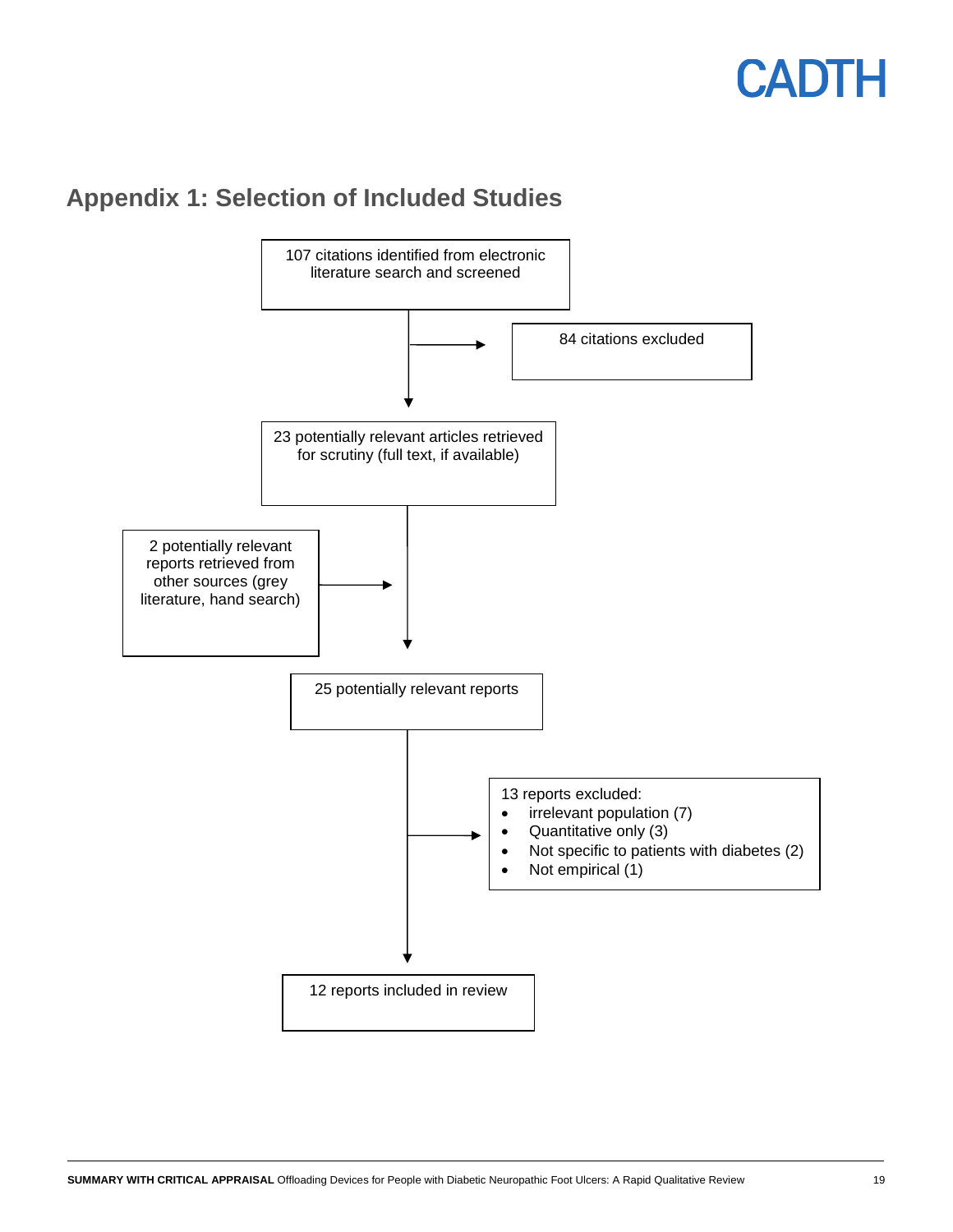

### <span id="page-19-0"></span>**Appendix 2: Characteristics of Included Publications**

### **Table 1: Characteristics of Included Publications**

| <b>First</b><br>Author,<br><b>Publication</b><br>Year,<br><b>Country</b> | <b>Study Design</b><br>- Analytic<br>Approach <sup>1</sup>                                                                                                                                                                                                                                                                                                           | <b>Study Objectives</b>                                                                                                                                                                                                                              | <b>Inclusion Criteria</b>                                                                                                                             | <b>Data Collection</b><br><b>Strategy</b>                                |
|--------------------------------------------------------------------------|----------------------------------------------------------------------------------------------------------------------------------------------------------------------------------------------------------------------------------------------------------------------------------------------------------------------------------------------------------------------|------------------------------------------------------------------------------------------------------------------------------------------------------------------------------------------------------------------------------------------------------|-------------------------------------------------------------------------------------------------------------------------------------------------------|--------------------------------------------------------------------------|
| Formosa,<br>2020, Malta                                                  | Qualitative -<br>phenomenology                                                                                                                                                                                                                                                                                                                                       | Explore the reasons for current<br>adherence to prescribed stock<br>footwear amongst patients<br>living with type 2 diabetes                                                                                                                         | Patients with type 2 diabetes mellitus<br>who were prescribed footwear for at<br>least six months for foot deformities or<br>amputation or ulceration | Semi-structured<br>interviews                                            |
| Macdonald,<br>2019,<br>Australia                                         | Mixed-methods<br>- thematic<br>analysis                                                                                                                                                                                                                                                                                                                              | Determine a model of<br>psychosocial factors that best<br>predict participant intention to<br>use smart insoles                                                                                                                                      | Patients with diabetes and currently<br>engaged with any particular type of<br>offloading technology                                                  | Focus groups                                                             |
| McLean,<br>2019,<br>Australia                                            | Mixed-methods<br>$-$ NR                                                                                                                                                                                                                                                                                                                                              | Evaluate the impact of<br>podiatrist-led casting service<br>model within a rural and<br>regional setting                                                                                                                                             | <b>NR</b><br>Focus groups                                                                                                                             |                                                                          |
| Tan, 2019,<br>Singapore                                                  | Qualitative -<br>phenomenology                                                                                                                                                                                                                                                                                                                                       | Explore the lived experience of<br>Patients with diabetes who have been<br>participants with diabetes using<br>prescribed off-the-shelf prescription<br>prescription footwear<br>footwear. Patients wearing temporary<br>wound sandals were excluded |                                                                                                                                                       | Semi-structured<br>interviews                                            |
| van netten,<br>2019,<br>Australia                                        | Qualitative -<br>framework<br>analysis                                                                                                                                                                                                                                                                                                                               | Explore the reasons for (non-<br>)adherence to self-care among<br>people with diabetic foot ulcers<br>as well as barriers and<br>solutions to improving self-care<br>adherence                                                                       | Patients with type 1 or 2 diabetes<br>mellitus and a foot ulcer                                                                                       | Semi-structured<br>interviews                                            |
| Health<br>Quality<br>Ontario,<br>2017,<br>Canada                         | Qualitative -<br>Explore the underlying values,<br>Patients with diabetic foot ulcers who<br>grounded<br>needs, impacts, and<br>use the following offloading devices:<br>total contact casting, removable cast<br>preferences of those who have<br>theory<br>lived experience with the<br>walkers, and irremovable cast walkers<br>treatment of diabetic foot ulcers |                                                                                                                                                                                                                                                      | Semi-structured<br>interviews                                                                                                                         |                                                                          |
| Hjelm,<br>2016,<br>Sweden                                                | Qualitative -<br>qualitative<br>description                                                                                                                                                                                                                                                                                                                          | Describe beliefs about health<br>and illness among foreign-born<br>people with diabetic foot ulcers<br>that might affect self-reported<br>self-care and health care<br>seeking                                                                       | Patients with a diagnosis of diabetes<br>for over one year who presented to a<br>clinic for a foot ulcer                                              | Semi-structured<br>interviews                                            |
| Campbell,<br>2015,<br>Canada                                             | Mixed-methods<br>$-$ NR                                                                                                                                                                                                                                                                                                                                              | Compare outcomes, nursing<br>visits, and nursing visit costs<br>for 40 patients with heel ulcers<br>treated at a clinic with a non-<br>removable padded heel<br>dressing                                                                             | Patients with a heel ulcer from<br>diabetes, peripheral artery disease,<br>and other neuropathies who were<br>treated with padded heel dressing       | Qualitative<br>comments from<br>an electronic<br>health record<br>system |
| Madden,<br>2015,                                                         | Qualitative -<br>framework<br>analysis                                                                                                                                                                                                                                                                                                                               | Explore the impact of footwear,<br>bandaging, and hosiery<br>interventions in the everyday                                                                                                                                                           | Patients with lower limb ulcers:<br>venous leg ulcers, injecting drug use,<br>and diabetic foot ulcers                                                | Semi-structured<br>interviews                                            |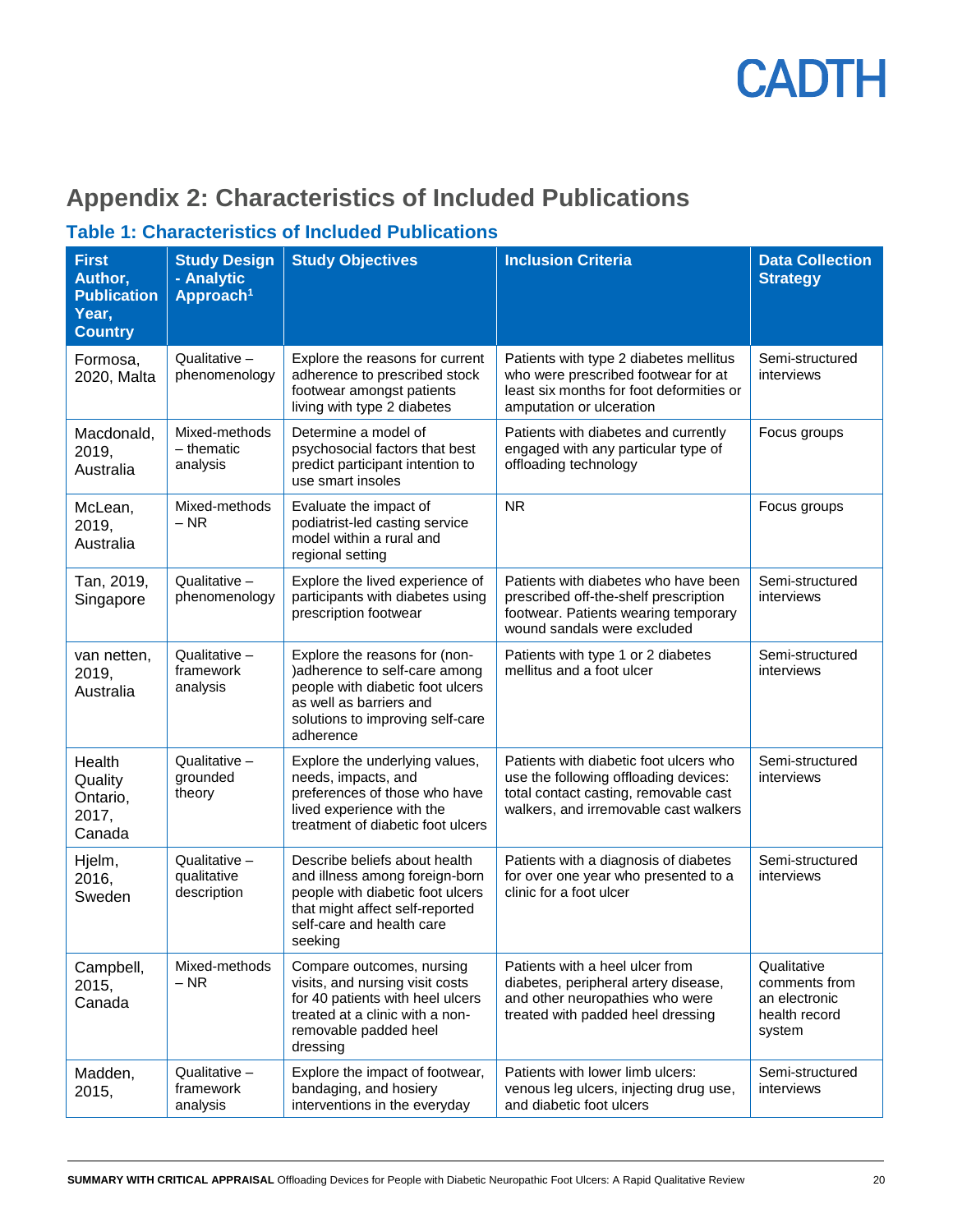| <b>First</b><br>Author,<br><b>Publication</b><br>Year,<br><b>Country</b> | <b>Study Design</b><br>- Analytic<br>Approach <sup>1</sup> | <b>Study Objectives</b>                                                                                                                                      | <b>Inclusion Criteria</b>                                                                                                                              | <b>Data Collection</b><br><b>Strategy</b> |
|--------------------------------------------------------------------------|------------------------------------------------------------|--------------------------------------------------------------------------------------------------------------------------------------------------------------|--------------------------------------------------------------------------------------------------------------------------------------------------------|-------------------------------------------|
| United<br>Kingdom                                                        |                                                            | lives of women and men<br>undergoing treatment for<br>chronic, complex wounds                                                                                |                                                                                                                                                        |                                           |
| Paton,<br>2014,<br>United<br>Kingdom                                     | Qualitative -<br>phenomenology                             | Explore the psychological<br>influences and personal<br>experiences behind the daily<br>footwear selection of<br>individuals with diabetes and<br>neuropathy | Patients with diabetes or diabetic<br>neuropathy who have been supplied<br>with therapeutic insoles and footwear<br>at least six months before contact | Semi-structured<br>interviews             |
| Raspovic,<br>2014,<br>Australia                                          | Mixed-methods<br>- content<br>analysis                     | Investigate offloading practices<br>for diabetes related to plantar<br>neuropathic ulcers                                                                    | Podiatrists who routinely managed<br>complex and chronic high-risk foot<br>complications such as foot ulceration                                       | Semi-structured<br>interviews             |
| Paton,<br>2013,<br>United<br>Kingdom                                     | Qualitative -<br>framework<br>analysis                     | Explore the experiences and<br>views of people with diabetes<br>and neuropathy who have<br>recently fallen                                                   | Patients with diabetes or diabetic<br>neuropathy who have been supplied<br>with therapeutic insoles and footwear<br>at least six months before contact | Semi-structured<br>interviews             |

NR = not reported

<sup>1</sup> The analytic approach for the qualitative portion is only shown here for mixed- or multiple-method studies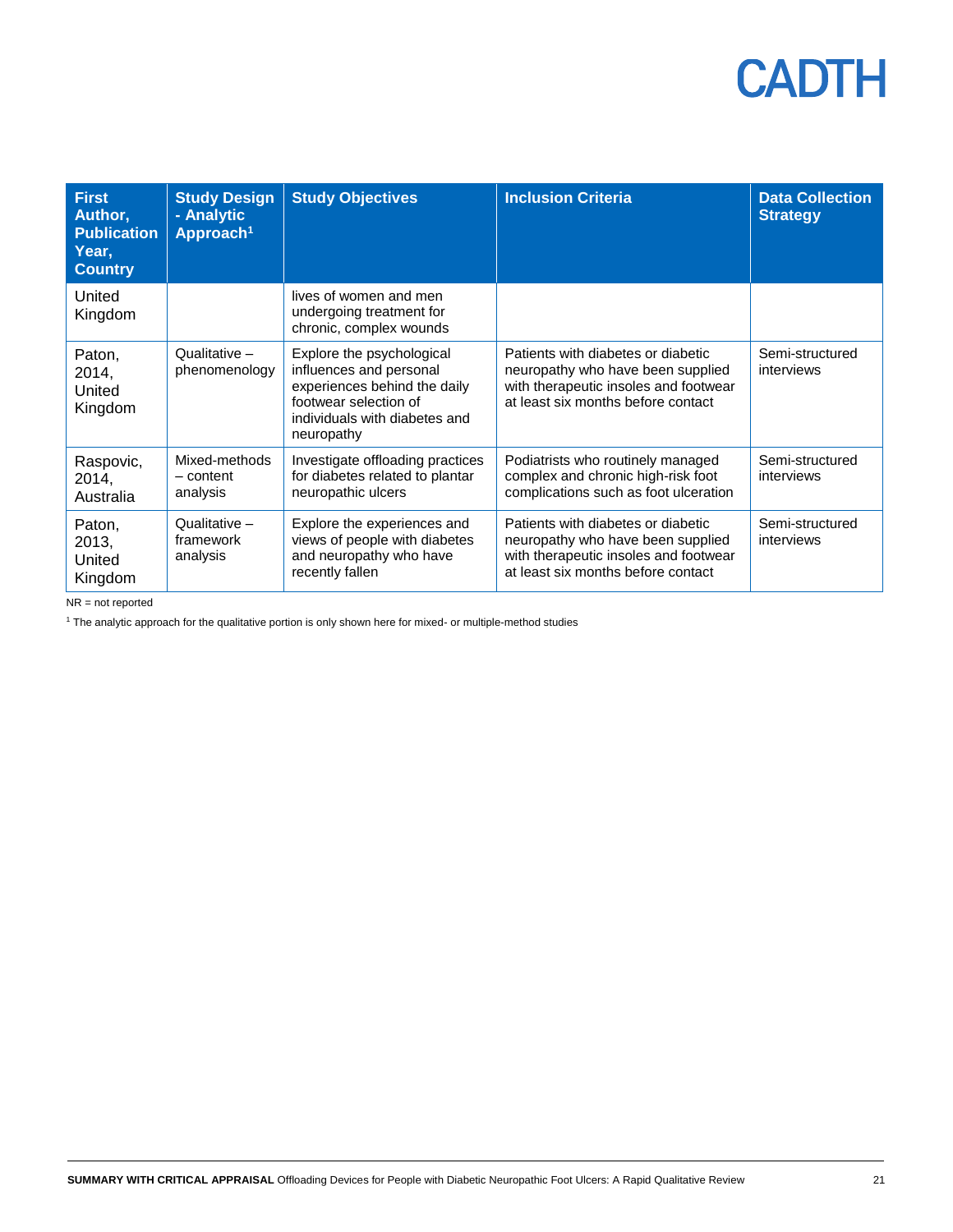

### **Appendix 3: Characteristics of Study Participants**

### **Table 2: Characteristics of Study Participants**

| <b>First Author, Publication</b><br><b>Year, Country</b> | <b>Sample Size</b>                                                                                                                               | Sex (% male) | <b>Mean Age or age</b><br>range in years | <b>Type of</b><br><b>Offloading Device</b>                                  |
|----------------------------------------------------------|--------------------------------------------------------------------------------------------------------------------------------------------------|--------------|------------------------------------------|-----------------------------------------------------------------------------|
| Formosa, 2020, Malta                                     | 12 patients with<br>diabetes                                                                                                                     | 50.0%        | <b>NR</b>                                | <b>NR</b>                                                                   |
| Macdonald, 2019, Australia                               | 53 patients with<br>diabetes                                                                                                                     | <b>NR</b>    | <b>NR</b>                                | Smart shoe insole                                                           |
| McLean, 2019, Australia                                  | NR number of<br>podiatrists                                                                                                                      | 69.6%        | Range: 47-71                             | Total contact cast<br>and instant total<br>contact cast                     |
| Tan, 2019, Singapore                                     | 8 patients with<br>diabetes                                                                                                                      | 87.5%        | <b>NR</b>                                | <b>NR</b>                                                                   |
| van netten, 2019, Australia                              | 11 patients with<br>diabetes                                                                                                                     | 90.9%        | Range: 43-74                             | <b>NR</b>                                                                   |
| Health Quality Ontario, 2017,<br>Canada                  | 16 patients with<br>diabetes                                                                                                                     | <b>NR</b>    | <b>NR</b>                                | Total contact cast,<br>removable cast<br>walker, irremovable<br>cast walker |
| Hjelm, 2016, Sweden                                      | 26 patients with<br>diabetes                                                                                                                     | 76.9%        | Range: 7-60                              | <b>NR</b>                                                                   |
| Campbell, 2015, Canada                                   | 28 patients with<br>diabetes                                                                                                                     | <b>NR</b>    | Range: 25-95                             | Padded heel<br>dressing                                                     |
| Madden, 2015, United<br>Kingdom                          | 19 patients with<br>venous leg ulcer,<br>ulcer from injecting<br>drug use, or diabetic<br>foot ulcer (NR<br>number of patients<br>with diabetes) | 42.1%        | Range: 21-97                             | <b>NR</b>                                                                   |
| Paton, 2014, United Kingdom                              | 4 patients with<br>diabetes                                                                                                                      | 50.0%        | Range: 58-84                             | Insole                                                                      |
| Raspovic, 2014, Australia                                | 16 patients with<br>diabetes                                                                                                                     | <b>NR</b>    | <b>NR</b>                                | Non-removable<br>devices                                                    |
| Paton, 2013, United Kingdom                              | 36 podiatrists                                                                                                                                   | 81.3%        | Range: 44-83                             | Insole                                                                      |

NR = not reported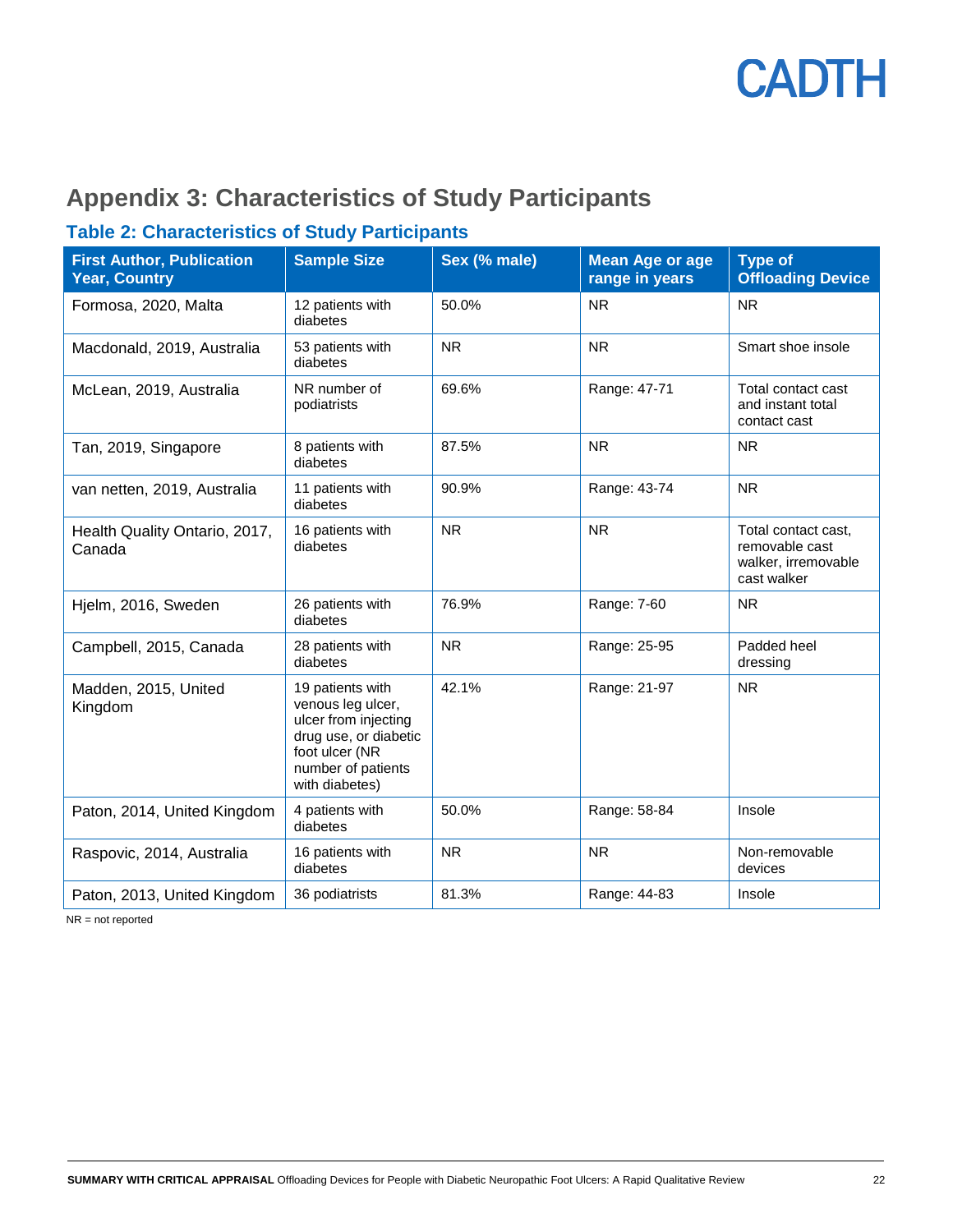

### <span id="page-22-0"></span>**Appendix 4: Critical Appraisal of Included Studies**

### **Table 3: Strengths and Limitations of Included Studies**

|                                                       | <b>Strengths</b>                                                                                                                                                                                                                                                                                                                        | <b>Limitations</b>                                                                                                                                                                                                                                                                                                                                                                            |  |  |
|-------------------------------------------------------|-----------------------------------------------------------------------------------------------------------------------------------------------------------------------------------------------------------------------------------------------------------------------------------------------------------------------------------------|-----------------------------------------------------------------------------------------------------------------------------------------------------------------------------------------------------------------------------------------------------------------------------------------------------------------------------------------------------------------------------------------------|--|--|
|                                                       | Formosa, 2020                                                                                                                                                                                                                                                                                                                           |                                                                                                                                                                                                                                                                                                                                                                                               |  |  |
| $\bullet$<br>$\bullet$<br>٠                           | Identifies the qualitative analytic approach<br>Identifies research questions or objectives clearly<br>Specifies "footwear" used by patients with diabetes                                                                                                                                                                              | Does not provide a justification for choosing study design or<br>$\bullet$<br>analytic approach<br>Lack sufficient detail on selection and recruitment of<br>$\bullet$<br>participants, data collection methods, and data analysis<br>processes<br>No considerations on quality or rigor of the study                                                                                         |  |  |
|                                                       |                                                                                                                                                                                                                                                                                                                                         | Macdonald, 2019                                                                                                                                                                                                                                                                                                                                                                               |  |  |
| $\bullet$<br>٠<br>$\bullet$<br>$\bullet$<br>$\bullet$ | Identifies and justifies the chosen qualitative study design<br>or analytic approach<br>Identifies research questions or objectives clearly<br>Sufficient detail on data collection methods<br>Provides adequate discussion of the relationship<br>between qualitative and quantitative strands of study<br>Specifies offloading device | Lack sufficient detail on selection and recruitment of<br>$\bullet$<br>participants, and data analysis processes<br>No considerations on quality or rigor of the study<br>$\bullet$<br>Does not provide eligibility criteria for the qualitative portion<br>$\bullet$<br>of the mixed-methods study                                                                                           |  |  |
|                                                       | McLean, 2019                                                                                                                                                                                                                                                                                                                            |                                                                                                                                                                                                                                                                                                                                                                                               |  |  |
| ٠<br>$\bullet$                                        | Identifies research questions or objectives clearly<br>Specifies offloading device                                                                                                                                                                                                                                                      | Does not identify the study design or analytic approach<br>Lack sufficient detail on selection and recruitment of<br>$\bullet$<br>participants, data collection methods, and data analysis<br>processes<br>No considerations on quality or rigor of the study<br>$\bullet$<br>No discussion on the relationship between the qualitative<br>$\bullet$<br>and quantitative strands of the study |  |  |
|                                                       | Tan, 2019                                                                                                                                                                                                                                                                                                                               |                                                                                                                                                                                                                                                                                                                                                                                               |  |  |
| $\bullet$<br>$\bullet$<br>$\bullet$                   | Identifies research questions or objectives clearly<br>Identifies and justifies the chosen qualitative study design<br>or analytic approach<br>Sufficient detail on selection and recruitment of<br>participants, data collection methods, and data analysis<br>processes<br>Specifies offloading device                                | No considerations on quality or rigor of the study<br>$\bullet$                                                                                                                                                                                                                                                                                                                               |  |  |
|                                                       | van netten, 2019                                                                                                                                                                                                                                                                                                                        |                                                                                                                                                                                                                                                                                                                                                                                               |  |  |
| $\bullet$<br>$\bullet$<br>$\bullet$                   | Identifies the qualitative study design or analytic<br>approach<br>Sufficient detail on selection and recruitment of<br>participants, data collection methods, and data analysis<br>processes<br>Specifies self-care practices among patients with<br>diabetes, including offloading device                                             | Does not provide a justification for choosing study design or<br>analytic approach<br>Does not identify research questions or objectives clearly<br>٠<br>No considerations on quality or rigor of the study<br>$\bullet$                                                                                                                                                                      |  |  |
|                                                       |                                                                                                                                                                                                                                                                                                                                         | Health Quality Ontario, 2017                                                                                                                                                                                                                                                                                                                                                                  |  |  |
| ٠<br>٠                                                | Identifies research questions or objectives clearly<br>Identifies and justifies the chosen qualitative study design<br>or analytic approach                                                                                                                                                                                             | No considerations on quality or rigor of the study                                                                                                                                                                                                                                                                                                                                            |  |  |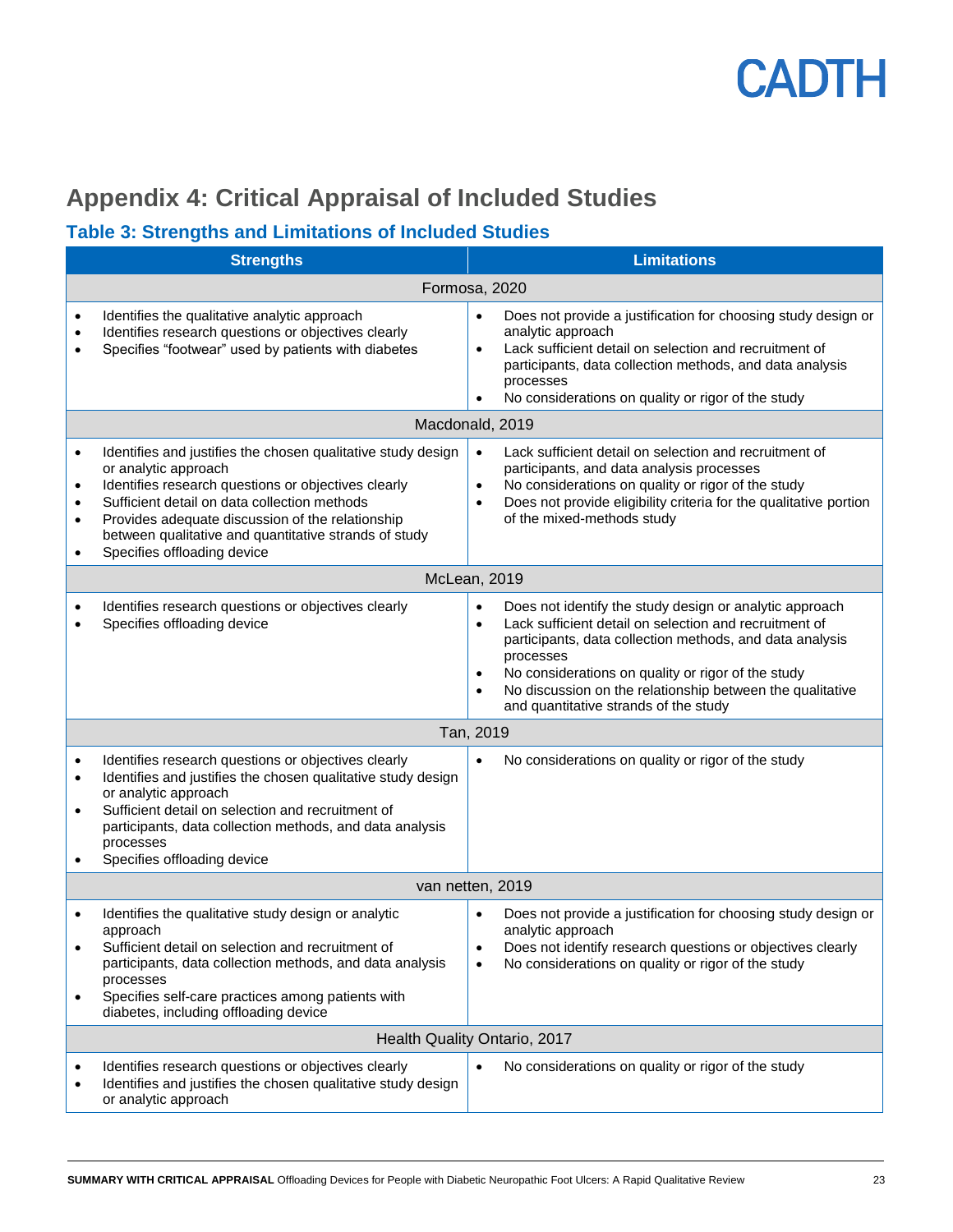|                                                               | <b>Strengths</b>                                                                                                                                                                                                                                                                                                                                           | <b>Limitations</b>                                                                                                                                                                                                                                                                                                                                          |  |
|---------------------------------------------------------------|------------------------------------------------------------------------------------------------------------------------------------------------------------------------------------------------------------------------------------------------------------------------------------------------------------------------------------------------------------|-------------------------------------------------------------------------------------------------------------------------------------------------------------------------------------------------------------------------------------------------------------------------------------------------------------------------------------------------------------|--|
|                                                               | Sufficient detail on selection and recruitment of<br>participants, data collection methods, and data analysis<br>processes<br>Specifies offloading device                                                                                                                                                                                                  |                                                                                                                                                                                                                                                                                                                                                             |  |
|                                                               |                                                                                                                                                                                                                                                                                                                                                            | <b>Hjelm, 2016</b>                                                                                                                                                                                                                                                                                                                                          |  |
| $\bullet$<br>$\bullet$<br>$\bullet$<br>$\bullet$<br>$\bullet$ | Identifies research questions or objectives clearly<br>Identifies a theoretical framework<br>Identifies the qualitative study design or analytic<br>approach<br>Sufficient detail on selection and recruitment of<br>participants, data collection methods, and data analysis<br>process<br>Specifies "footwear" used by patients with diabetes            | Does not provide a justification for choosing study design or<br>$\bullet$<br>analytic approach<br>No considerations on quality or rigor of the study<br>$\bullet$<br>Not specific to an offloading device or diabetes<br>$\bullet$                                                                                                                         |  |
|                                                               |                                                                                                                                                                                                                                                                                                                                                            | Campbell, 2015                                                                                                                                                                                                                                                                                                                                              |  |
| $\bullet$<br>$\bullet$                                        | Identifies research questions or objectives clearly<br>Sufficient detail on selection and recruitment of<br>participants<br>Specifies offloading device                                                                                                                                                                                                    | Does not identify the study design or analytic approach<br>$\bullet$<br>Lack sufficient detail on data collection methods and data<br>$\bullet$<br>analysis processes<br>No considerations on quality or rigor of the study<br>$\bullet$<br>No discussion on the relationship between the qualitative<br>$\bullet$<br>and quantitative strands of the study |  |
|                                                               | Madden, 2015                                                                                                                                                                                                                                                                                                                                               |                                                                                                                                                                                                                                                                                                                                                             |  |
| $\bullet$<br>$\bullet$<br>$\bullet$                           | Identifies research questions or objectives clearly<br>Identifies and justifies the chosen qualitative study design<br>or analytic approach<br>Sufficient detail on data collection methods and data<br>analysis approaches<br>Considers issues with study quality and rigor                                                                               | Lack sufficient detail on selection and recruitment of<br>$\bullet$<br>participants<br>Not specific to an offloading device or diabetes<br>$\bullet$                                                                                                                                                                                                        |  |
|                                                               |                                                                                                                                                                                                                                                                                                                                                            | Paton, 2014                                                                                                                                                                                                                                                                                                                                                 |  |
| $\bullet$<br>$\bullet$<br>$\bullet$                           | Identifies research questions or objectives clearly<br>Identifies and justifies the chosen qualitative study design<br>or analytic approach<br>Sufficient detail on selection and recruitment of<br>participants, data collection methods, and data analysis<br>approaches<br>Considers issues with study quality and rigor<br>Specifies offloading device | Unclear of the relationship between this study and another<br>$\bullet$<br>included in this review by the same authors <sup>28</sup>                                                                                                                                                                                                                        |  |
|                                                               | Raspovic, 2014                                                                                                                                                                                                                                                                                                                                             |                                                                                                                                                                                                                                                                                                                                                             |  |
|                                                               | Identifies research questions or objectives clearly<br>Identifies the qualitative study design or analytic<br>approach<br>Sufficient detail on selection and recruitment of<br>participants, and data collection methods<br>Specifies offloading device                                                                                                    | Does not provide a justification for choosing study design or<br>$\bullet$<br>analytic approach<br>No considerations on quality or rigor of the study<br>$\bullet$<br>Lack sufficient detail on data analysis processes<br>$\bullet$                                                                                                                        |  |
|                                                               |                                                                                                                                                                                                                                                                                                                                                            | Paton, 2013                                                                                                                                                                                                                                                                                                                                                 |  |
|                                                               | Identifies research questions or objectives clearly                                                                                                                                                                                                                                                                                                        | Lack sufficient detail on data analysis processes<br>$\bullet$<br>No considerations on quality or rigor of the study<br>$\bullet$                                                                                                                                                                                                                           |  |